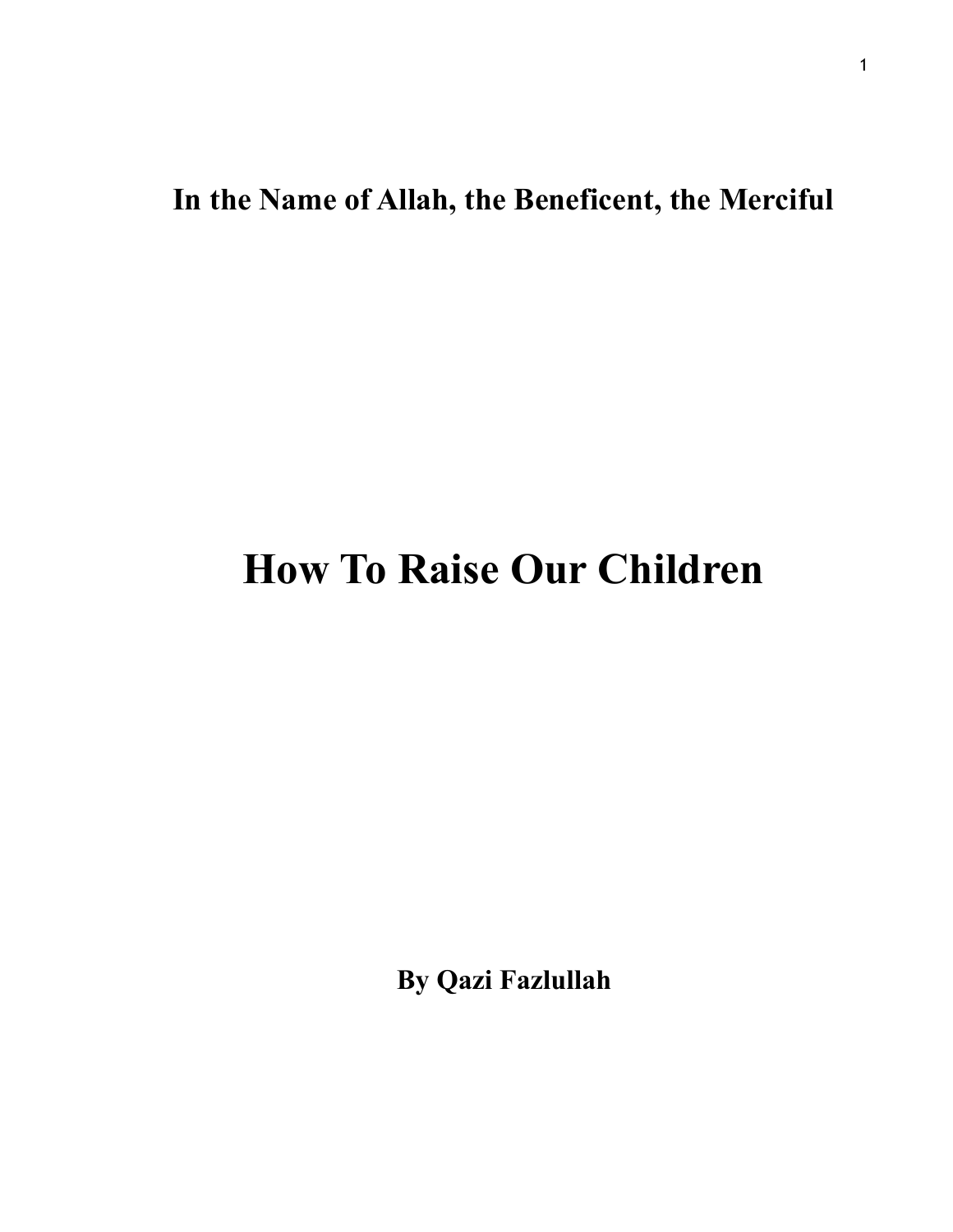This issue is very touching since each of us is faced with this responsibility in this busy world with busy schedules. The materialistic society and secular environment has made it even more difficult to take care of our children properly. The parents not only feel it but they suffer because of it in one way or the other, thus it is put in writing. May Allah (swt) help us all. Amin!

 Allah (swt), the All-Mighty, has created this whole world and created the human being as well. He has given humans the intellect and subjugated this world and the things therein for humans to utilize for their own good to the best of their knowledge and power. But at the same time he made them bound to follow His rules and commandments because if they are left free then based on intellect, without limits and rules they will spread a mischief and disorder and there will be turmoil everywhere. And we see the turmoil when the humans do not follow those rules and orders, and that is what the angels said to Allah (swt), **"Are you going to appoint in this (earth) one who will spread mischief and shed blood while we glorify you along with your praise and sanctify you." Allah said, "I know what you do not know."** (Al-Baqarah)

 For the smooth running of this worldly system, Allah (swt) has established a balanced natural system as He said, **"And the heavens He raised it (built it on a specific height), and He has laid down the scale (a balanced system) that you may not transgress the scale, and keep up the weight (balance) justly (with equity) and do not make the balance deficient."** (Ar-Rahman)

 And we know where the natural system has been interrupted and the nature is tampered, then they faced the consequences. Allah (swt) said, **"Disorder (mischief and disturbance) has appeared (or even it has overtaken in land and ocean due to what hands of human have done so he may cause them to taske some (effects) of what they**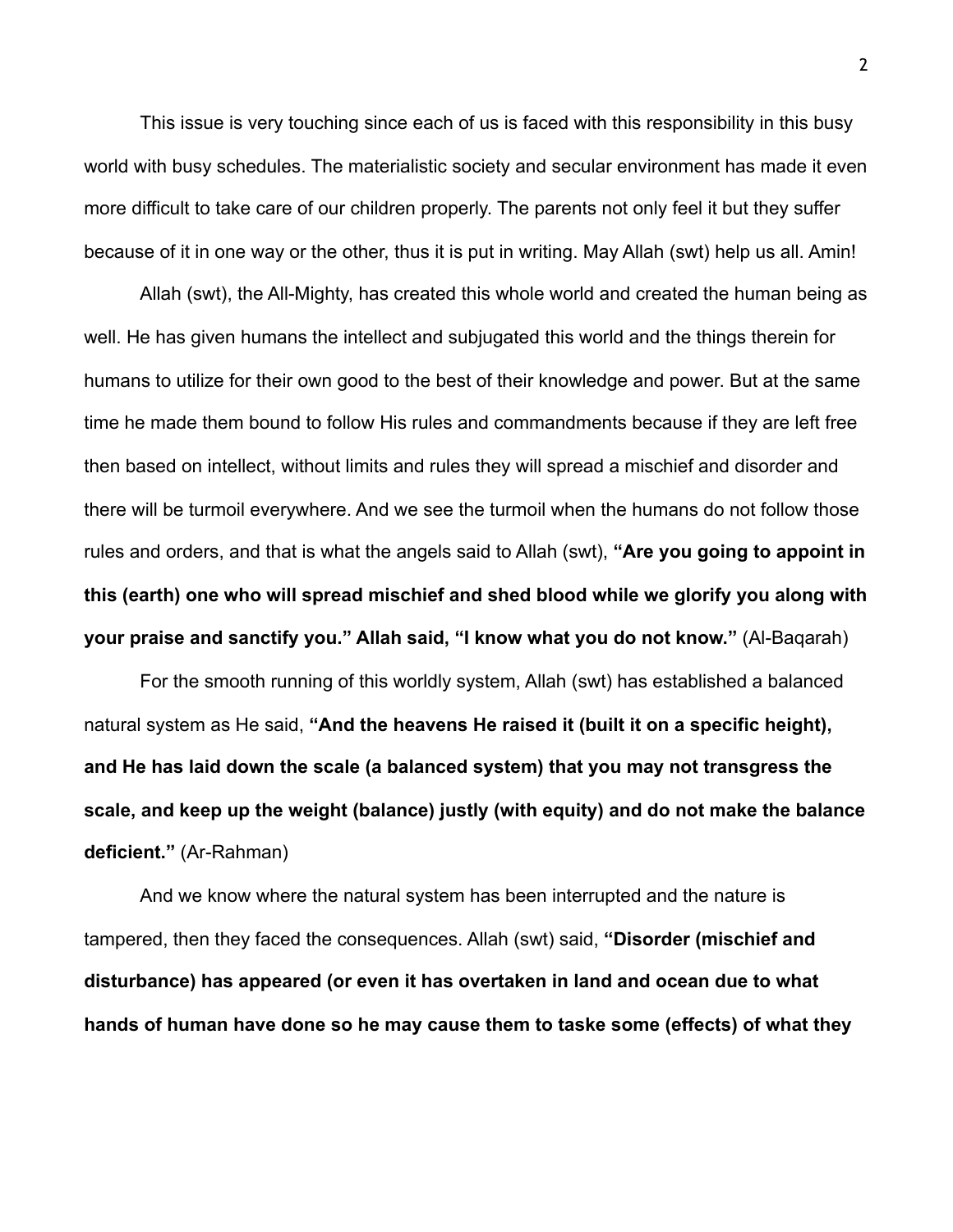**have doen. May be they will return to Allah and obey, or may be, they will make a u-turn and will not tamper the nature anymore."** (Ar-Rum)

These are the rules of Allah (swt) has established.

**"And you will not find any change to the "Sunnah" (rule) of Allah."** (Al-Ahzab)

**"And you will not find any aversion to the rule of Allah (swt)."** (Al-Ahzab) **"(be committed to) nature of Allah that one upon which He has created all people. There is no change to the creation (nature) of Allah (swt)."** (Ar-Rum)

It means no one can change the nature. But if he tries to tamper, it will bring a trouble and disorder. This is nature and natural laws, rules and system. Also, Allah has sent religion and religious laws for the said purpose of keeping up the balance. Allah said, **"Indeed, we have sent our messengers with clear rules and we have sent down with them the book and the scale (balanced) system. So people may stand (or keep up) with justice."** 

Justice means balance as well. In justice each and everyone has his down rights preserved and duties fulfilled. To keep up the said balance, Allah has created things in pairs. **"And of everything We have created a pair so you may understand (or think and ponder upon)."** 

 In pair there is a natural connection between the two and they incline to each other and affect each other naturally as well. Yes, human has intellect. Therefore, his inclination to each other has to be disciplined intellectually as he has been made bound to laws, so he has been given a free will to decide what to do. Yes, Allah has blessed him with rules to guide him. **"Indeed, We have shown him the path either to be grateful or ungrateful."** (Ad-Dahr).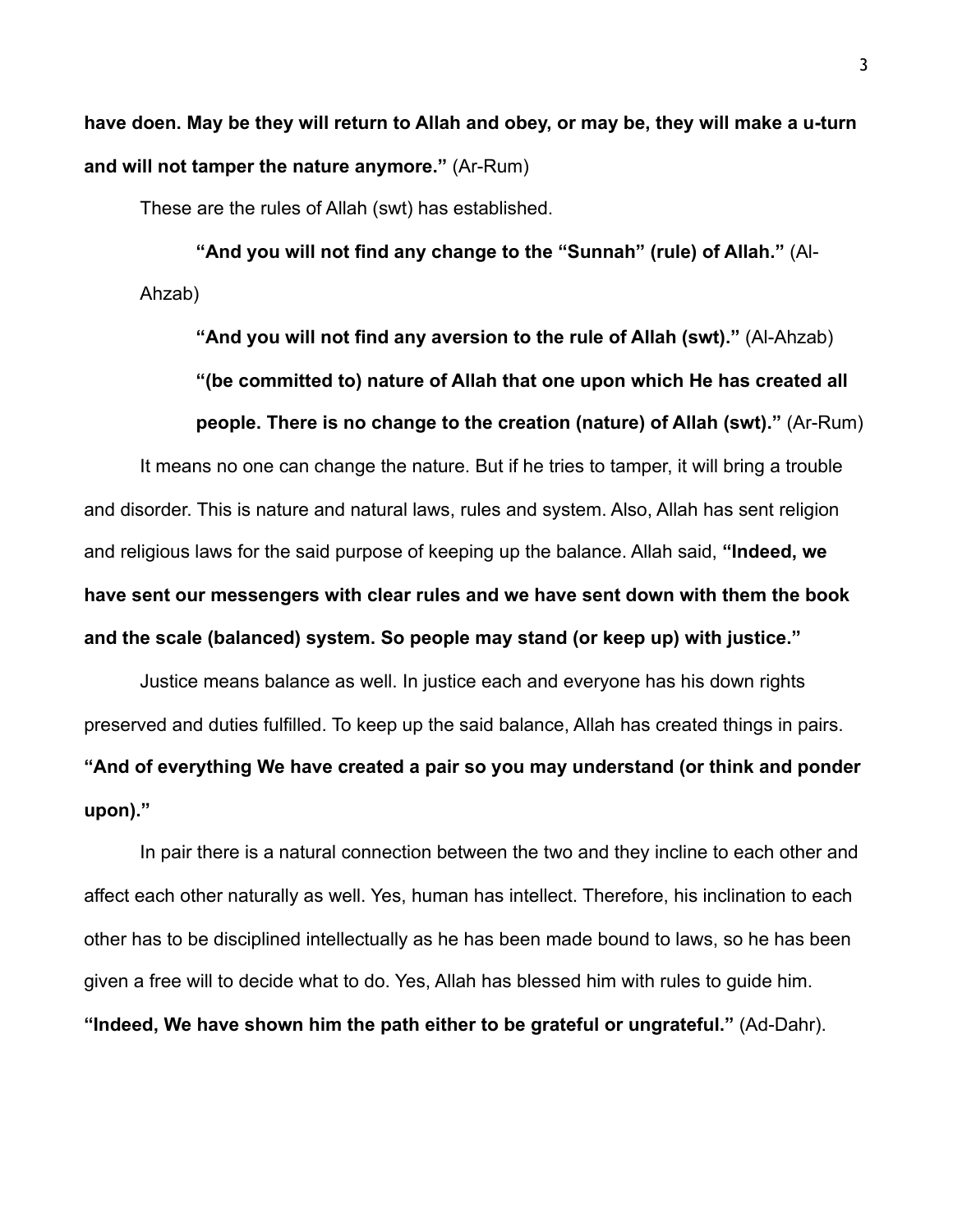Now, human being is social by nature. They do live together with each other, and thus, the human society. In society they have their due rights and duties towards each other – some of their duties are collective while some others are individual duties. Most of the duties of one are the rights of others and vice-versa, and if everyone will try to fulfill their obligations and perform their duties and not to deprive anyone of their due rights then in such society there will be no lawlessness. Now, there are the rights of Allah incumbent upon humans and they are bound to give Allah His rights. Allah has also taken some responsibilities for humans. Now, Allah (swt) is giving them whatever He has taken the responsibility for. But human beings do not perform their duties properly, so they face its consequences here in this world to some extent they would be questioned for that failure of theirs in the hereafter, and because of their shortcomings and disobedience the mischief is getting spread, as the Angels said to Allah (swt).

- State and public both have their own duties and rights towards each other. The Khalifa of an Islamic State has his own rights towards his public, but at the same time the public has their duties and responsibilities towards the Khalifa.
- The relation of a teacher and student is also based upon these two things i.e. their rights and duties towards one another.
- Husband and wife both have the same like case of rights and duties and same is the case of parents and children. we talk a lot about the rights of parents which is good, but ignore the rights of children or the duties of parents, and if parents have not performed their duty properly to raise their children, then how will they expect from them to fulfill their obligations.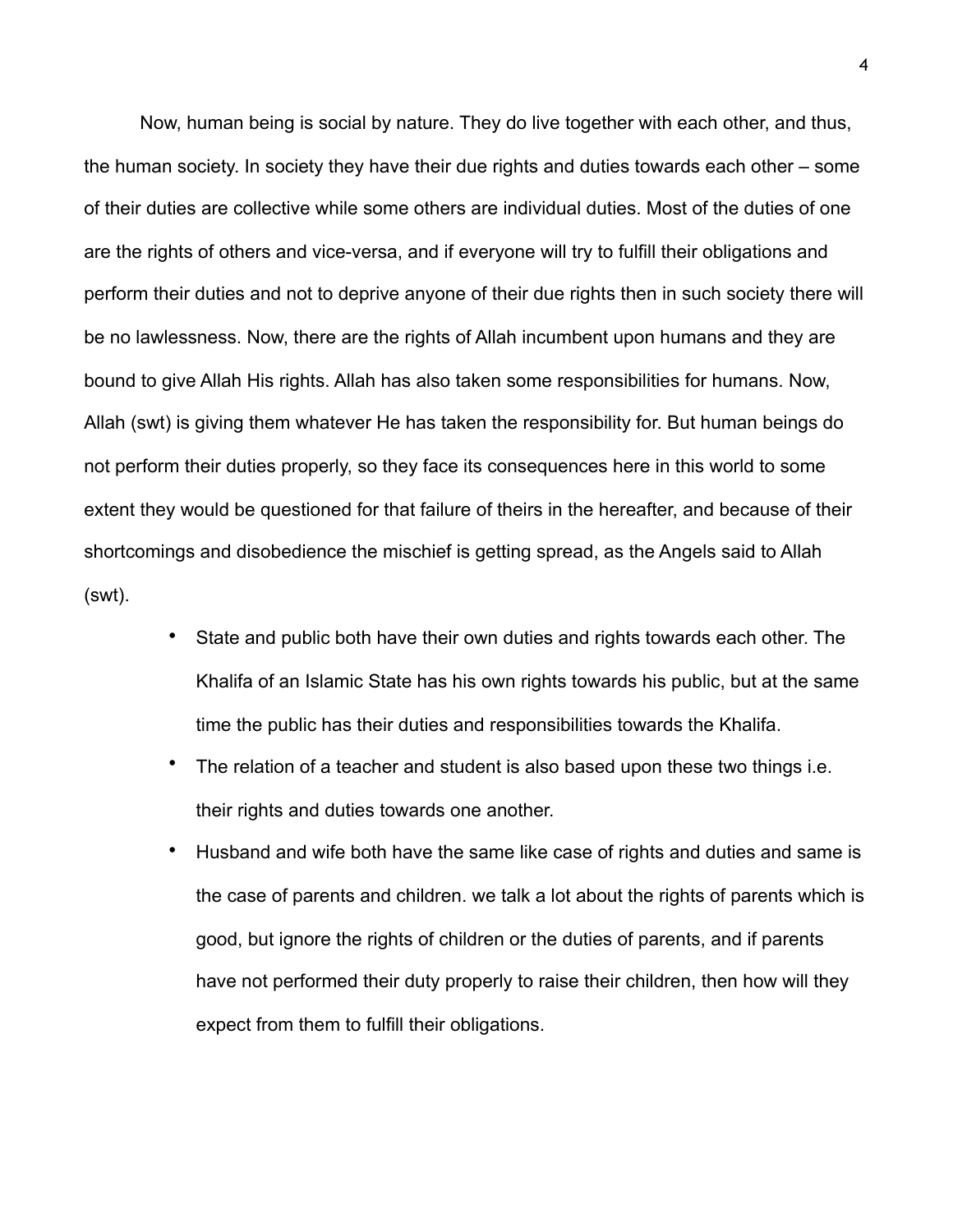- As children come after marriage, that is why Shah Waliullah has mentioned that family is based upon four pillars:
	- 1. **Marriage:** a new family starts with marriage and for marriage there are its own rules in Shariah, as this is a contract, but a social one and not a financial one, and this is a lifetime contract, where there the mutual consent is must.

But as based on marriage two families are getting tied to each other, that's why Islam insisted upon prior permission or later approval of the guardians, so that the boy or girl may not cut off his or her family ties because of the marriage.

Then Islam also clearly mentions the basic rights and duties for both of them and that all is according to nature as it is give by the creator. And as we know, zoology proves and admits that the structure of a male is stronger while the female is softer, because the male is bound to work harder to earn in Islam. There is no financial responsibility incumbent upon women, but on man, as Allah says, **"Men are 'Qawwameen' upon women, because Allah has given them virtues over each other and because they (men) have of their wealth."** (An-Nisa)

"Qawwam" is elative of "Qa-im" or "Qayyim," and Qayyim means the responsible. So, "Qawwam" means extra responsible.

The responsible one has to provide with needs and necessities, but extra responsible has to do more than that, so he is responsible for two things:

- I. For needs and necessities
- II. For protection

5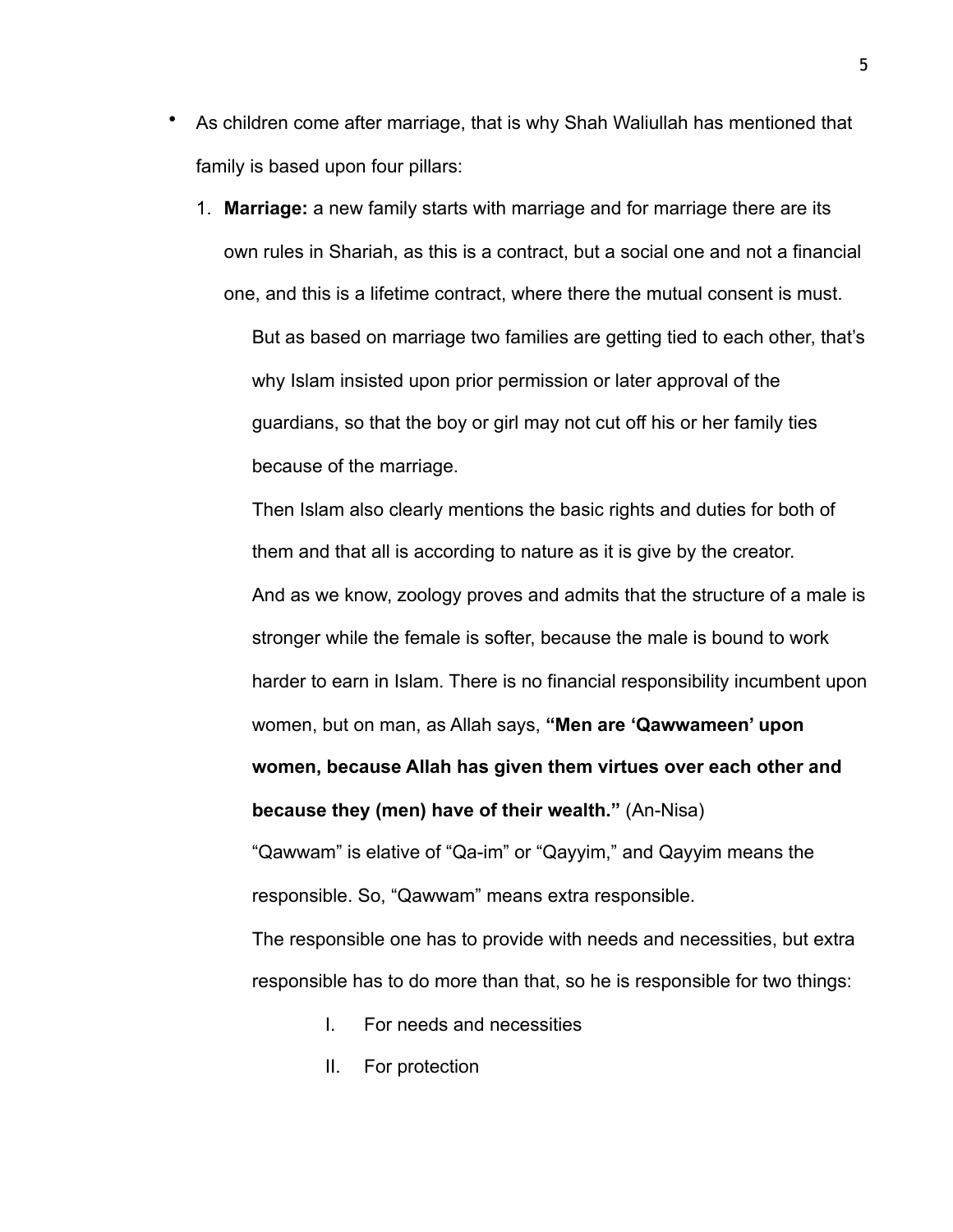Islam doesn't want to put women to fight as that is against their respect, dignity, and chastity, while that will be a shame for men that their women are going to protect themselves.

Regarding virtues, Allah (swt) said it is given to them over one another. He did not say as he has given virtues to men over women – in certain cases these virtues are for men and in certain others for women. Now, here in one way the virtue is for men as he is "Qawwam," but in the other way that is for women as she is sitting home, being provided with all her needs and necessities by man like a queen, while the second reason for the male being "Qawwam" is that he is spending and this is reasonable.

Then the Aayat mentions "men" and not the husbands. So the men could either be the father, the brother, the son, or the husband. Also, it could be the uncle as Islam puts these responsibilities on a man to whom her "Nikah" is not permissible.

From one side this is responsibility while from the other side that is the right and as a known fact, the one who has the right has the upper hand. Then, after that, Allah (swt) says, **"So the righteous women are obedient (to Allah) and guards in absence (of their husbands) what Allah has ordered them to guard."** (An-Nisa)

 Making them the guards is because of their softer nature that they are trustworthy.

So, men have their own natural qualities and women have their own given to them by their creator and Lord of the nature. Based upon those qualities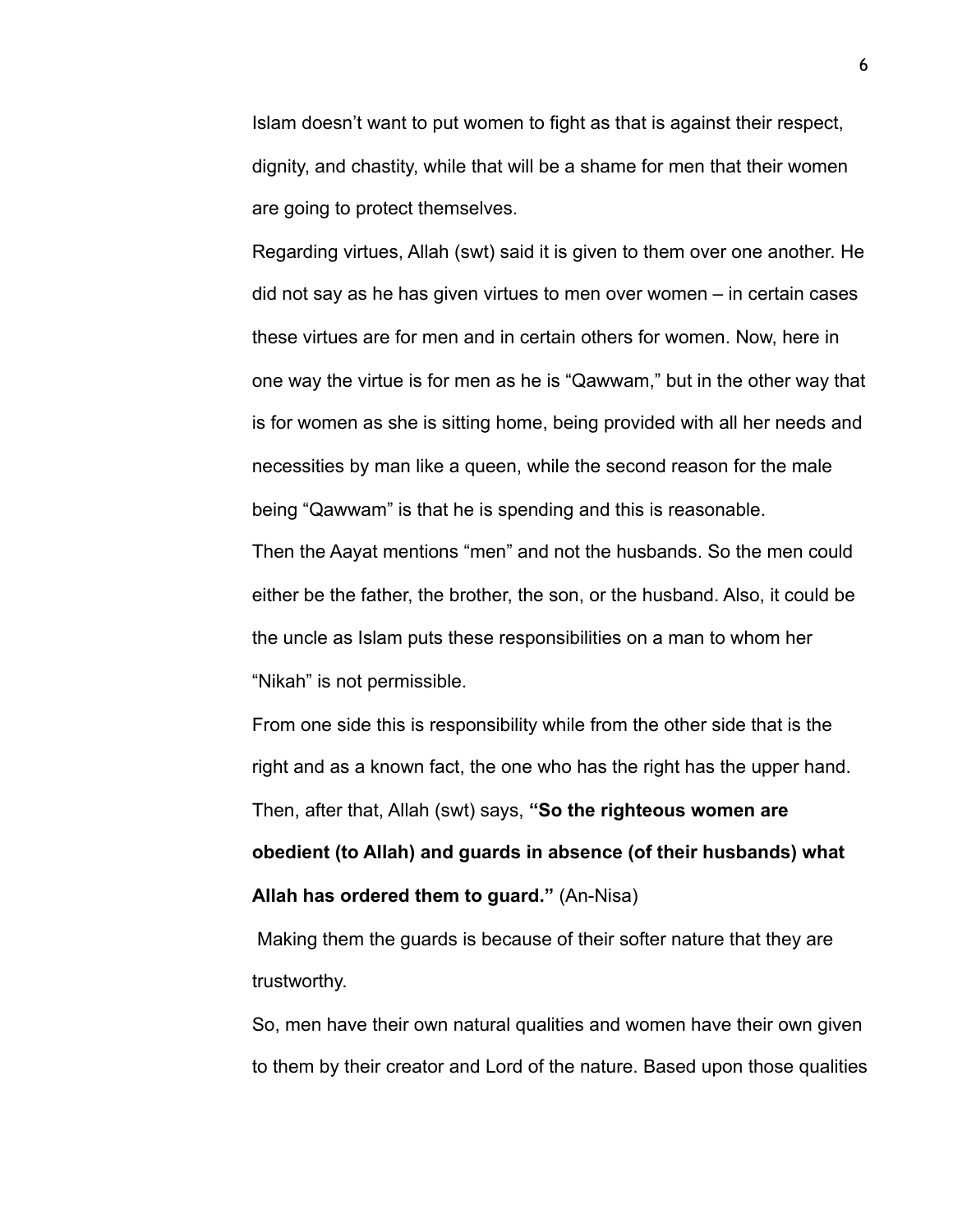they are given responsibilities that they have to fulfill. Allah (swt) says,

**"And do not wish for what Allah has preferred with that you people over one another. For men is (their) portion of what they have availed (naturally) and for women is (their) portion of what they have availed (naturally) and ask Allah for His grace. Indeed, Allah is all-knower of everything."** (An-Nisa)

In this verse it is said that every gender has been given its natural qualities, so they may be content with and may ask Allah for His blessings to enable them to fulfill their obligations they are bound for based on these qualities, and the wisdom therein is known to Allah (swt) as to why He has given specific qualities to specific gender.

And Allah could never be questioned for what He has done, is doing, or will be doing, as He is not subject to anybody.

Now, when marriage is done and a new family is established, then human nature requires to be disciplined, especially when they are two or more, to get things organized, so the forthcoming are the principles for life.

2. Authority: Two or more people are considered a "Jama'at" (group), and for a group to run and function smoothly there must be a discipline, otherwise there will be anarchy.

Now, who will be the responsible one from the household to be considered as an authority to make the decisions in the family? As we said before that financially the man is responsible for providing and physically he is responsible for protection, and he is the one who can go anywhere freely and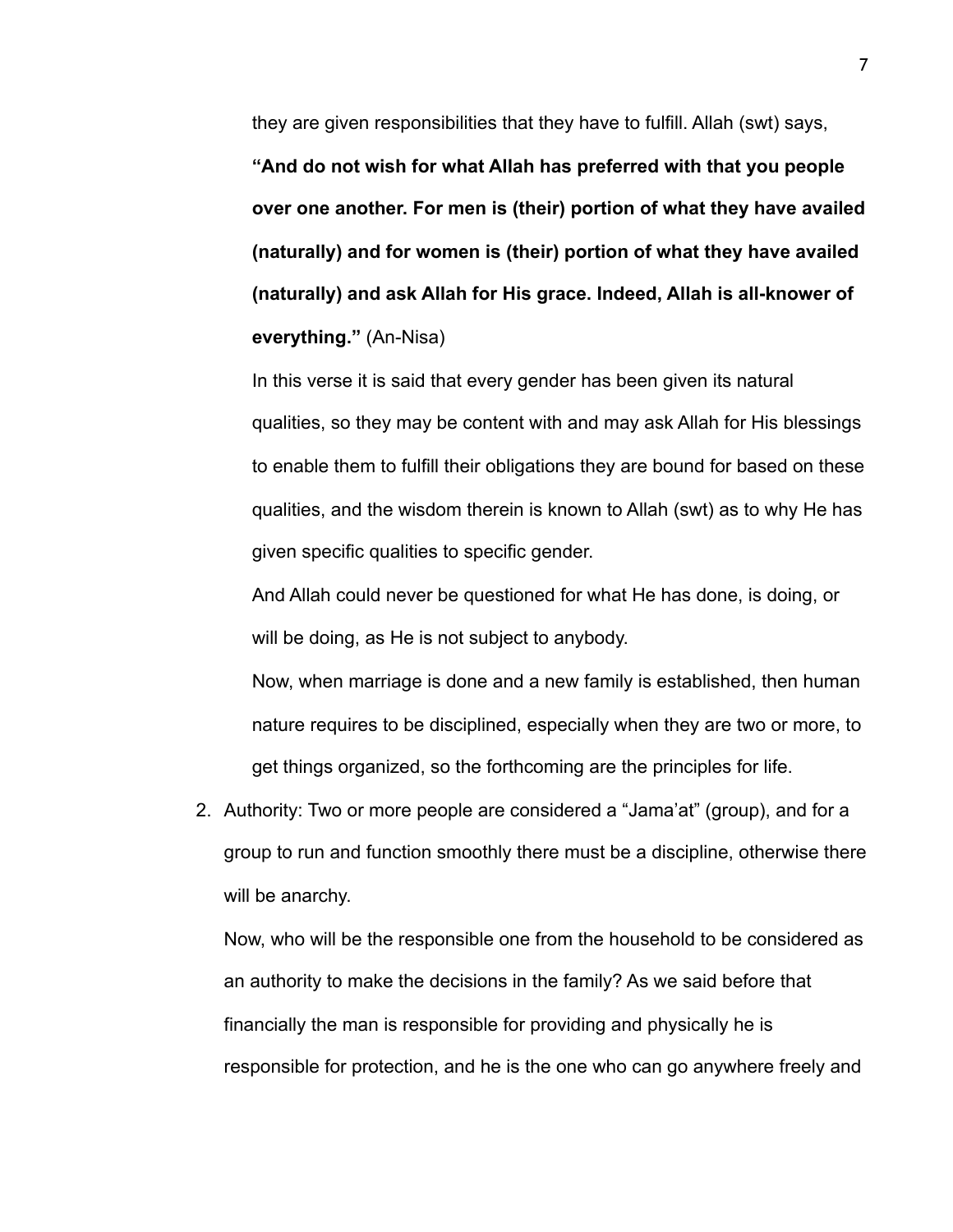he can mingle with others frequently, this responsibility is given to him, and in the newly established family the husband is the man, so he is responsible.

- 3. **Companionship:** Even though for smooth running of the family an authority is must and that is given to the male, which is the husband in this case, but basically they are equal as human and husband and wife. Both of the mare spouse and equal, so they have to live like two companions and colleagues to consult each other, and to co-operate. That is just like a game where there is a captain and other players, but still they work and play as a team, even though the captain has an authoritarian role, but he does not rule. This is not the case of husband and wife only. Even the Prophet (sas) said regarding children, **"When your child is 10 years of age, then deal with him like a brother or sister."** This means company, friendship, cooperation, and coordination.
- **4. Childcare:** The ultimate purpose of marriage is to beget children and to carry on his lineage. This is nature. Naturally, Allah (swt) has put a different type of love in the heart of the mother for her children, and created the child's nutrition from in the mother's breast, and not only that but also Allah has developed a natural link between the baby's hunger and the milk eruption in breast. Here he feels hungry and there the milk erupts, so she goes and milks the baby.

Now as far as the due rights of parents are concerned that is mentioned in few Aayat and Ahadith, even Allah has mentioned it right after His due right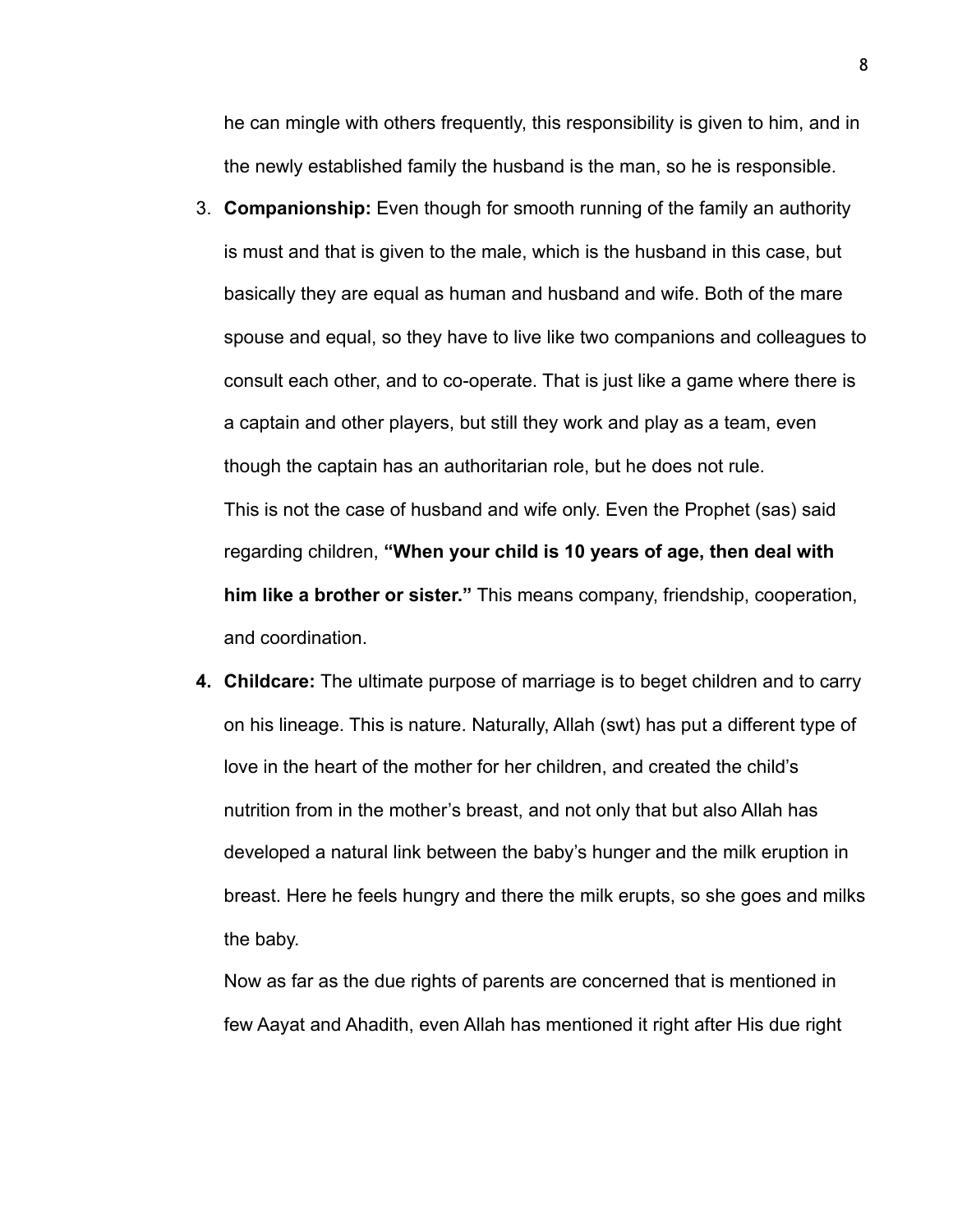which is worship, but before that there are the rights of children and thedutoes of their parents.

Now, nature is okay, and same is the case of a child. The Prophet (sas) said,

**"Each baby is born "Fitrah" (nature)."** So, he needs to get natural rising up and brought up. Nature is related to his heart, brain, and soul as well. If he went against nature, then he becomes worst then a wild beast even. Now, how should they be raised?

They have their due rights, as follows:

1. When a baby is born, then Aazan may be given to his or her ears.

Imam Abu Dawud and Tirmizi narrated from Abu Rafi that the Prophet (sas) gave Aazan in the ear of Hasan. Yes, Imam Ahmed mentioned Hussain instead of Hasan, which means, he gave Aazan to both of them, and Ibnus Sani narrated from Hasan that the Prophet (sas) said, **"Whosoever got a baby and he gave Aazan in his right ear and Iqamah in his left ear, then "Ummus-Sibyan" (a disease) will not harm him or her."**

Baihaqi narrated from Ibni Abbas that the Prophet (sas) gave Aazan in the right ear of Hasan and Iqamah in his left ear. Also, the hadith by Ibnus Sani is also narrated by Baihaqi, even though both Ahadith have some weaknesses, but when dubbed together then it elevates to the level of "Hasan Lighairehi," which is then acceptable and accepted.

The wisdom in Aazan is:

I. Giving the baby the glad tiding that you are born to a Muslim family.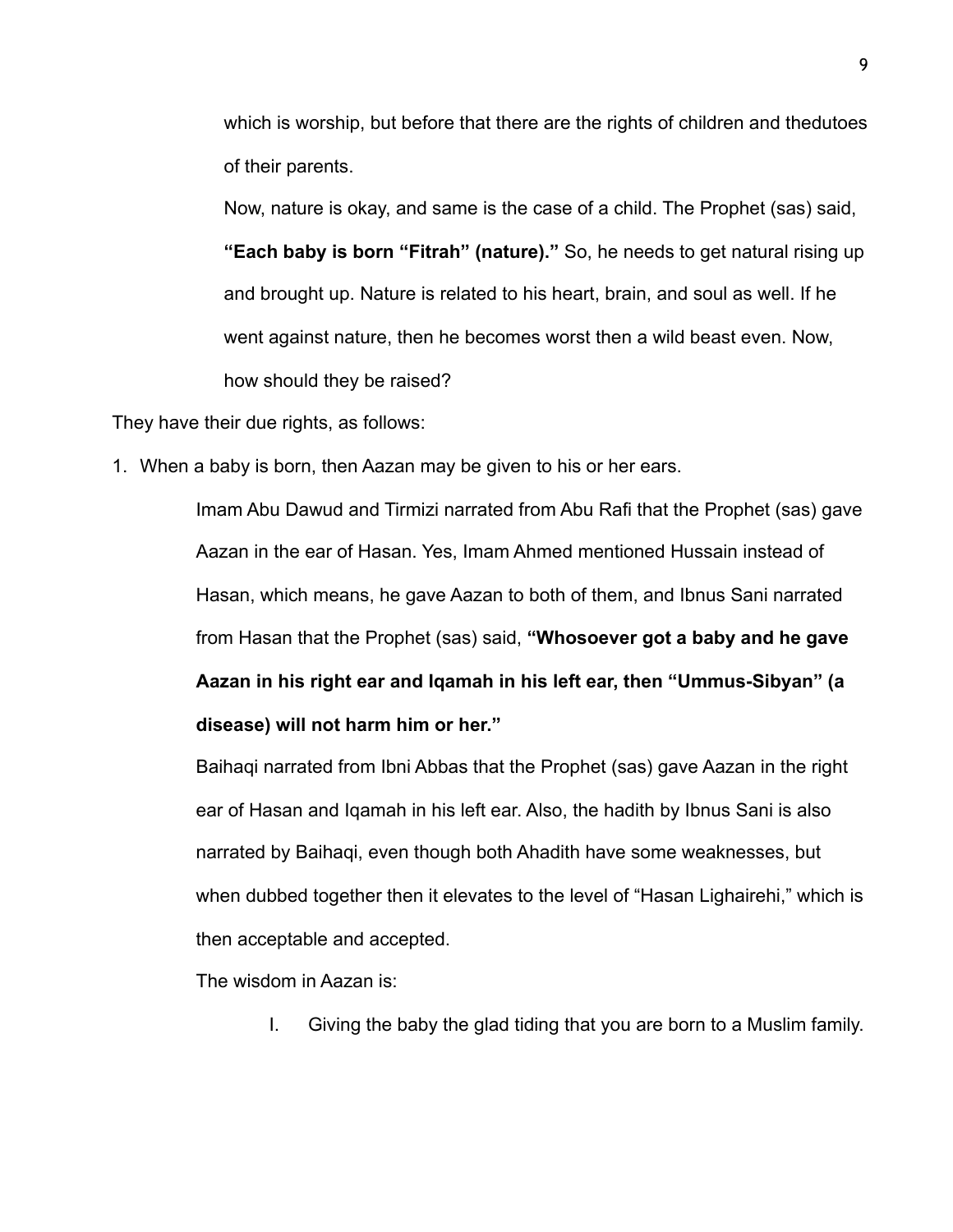- II. Aazan knocked at his ears and brain first, so it will take and make its place in the brain.
- III. That in your life you will hear this call again and again, so you may be tamed to it and respond. Razeen narrated that the Prophet (sas) recited "Suratul Ikhlas" also in the ears of the baby, which means a) blessing, b) the message of tauheed to take place in his brain. "Giving in his or her ear" means to put his right hand index finger near the ear of the baby when giving Aazan and Iqamah.
- 2. To do "Tahneek" means that a pious person should put some date or sweets in his mouth, chew it, and then put the same in the mouth of the baby. Imam Bukhari and Imam Muslim both narrated from Abu Musa that I brought my son to the Prophet (sas), and the Prophet (sas) named him Ibrahim and did his Tahneek with a date. He also made a Dua of blessing for him as Imam Bukhari said.

This was the bigger son of Abu Musa. The mother of Anas Umm Sulaim was married by Abu Talha. He begot a son. Anas took the baby to the Prophet (sas). The Prophet (sas) asked him, "Do you have any date with you?" Anas says I gave him a date. The Prophet (sas) softened it in his mouth and then put it in the mouth of the baby, so the baby starting sucking it. The Prophet (sas) said, "The love of Ansar for dates." He named the baby Abdullah. (Ahmed, Bukhari, and Muslim)

Asma bint Abu Bakr said, I delivered my son Abdullah at "Quba" at the time of Hijrah. I brought him to the Prophet (sas), and he took him in his laps and asked for a date. He masticated that in his mouth and then he put his saliva in the baby's mouth, did his Tahneek, and made a Dua of blessing for him.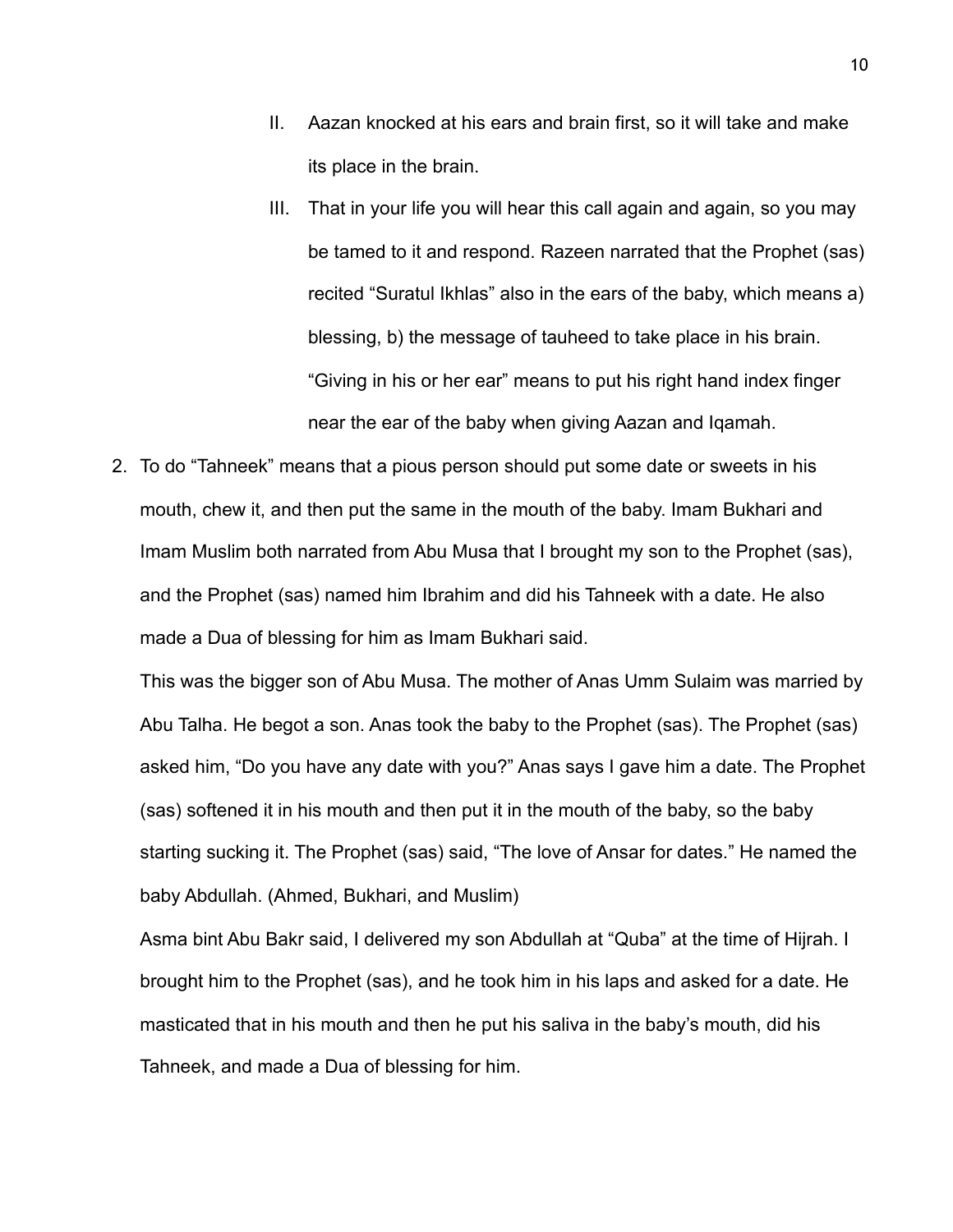Note: This baby Abdullah ibni Zubair was the first baby for an immigrant at the time of Hijrah and before him Numan ibni Bashir was born in an Ansar family. (Bukhari and Muslim)

3. Naming him with a beautiful name. This is also the duty of the parents and the due right of the child to give him a beautiful name, as the Prophet (sas) never liked a bad name. So if the parents knew themselves the good names they should do that and if not then they should ask someone else for the said purpose.

The Prophet (sas) said, **"You would be called on the Day of Resurrection by your names and your fathers' name, so have your names beautiful."** (Abu Dawud) The beautiful names are those names, which have good meanings or are the names of the Prophets, Sahabah, or other pious people. Even on the Day of Judgment some people would be pardoned due to their names as these names matched the names of those who got pardoned already.

Imam Malik says I heard of the people in Madinah that any house which has someone by the name of Muhammad therein, are given "Khair" (good and blessing). Imam Muslim narrated from the Prophet (sas) that the best names are Abdullah and Abdur Rahman. But all people could not be names as Abdullah and Abdur Rahman, so it means an example of beautiful names.

Yes, in a Hadith it is said that the people said have my name (Muhammad) but not my "Kunyah" (nick name Abul Qasim). (Abu Naeem)

Also, Bukhari and Muslim narrated from Anas that the Prophet (sas) was passing through the bazaar, so someone said O Abul Qasim! The Prophet (sas) turned to his

11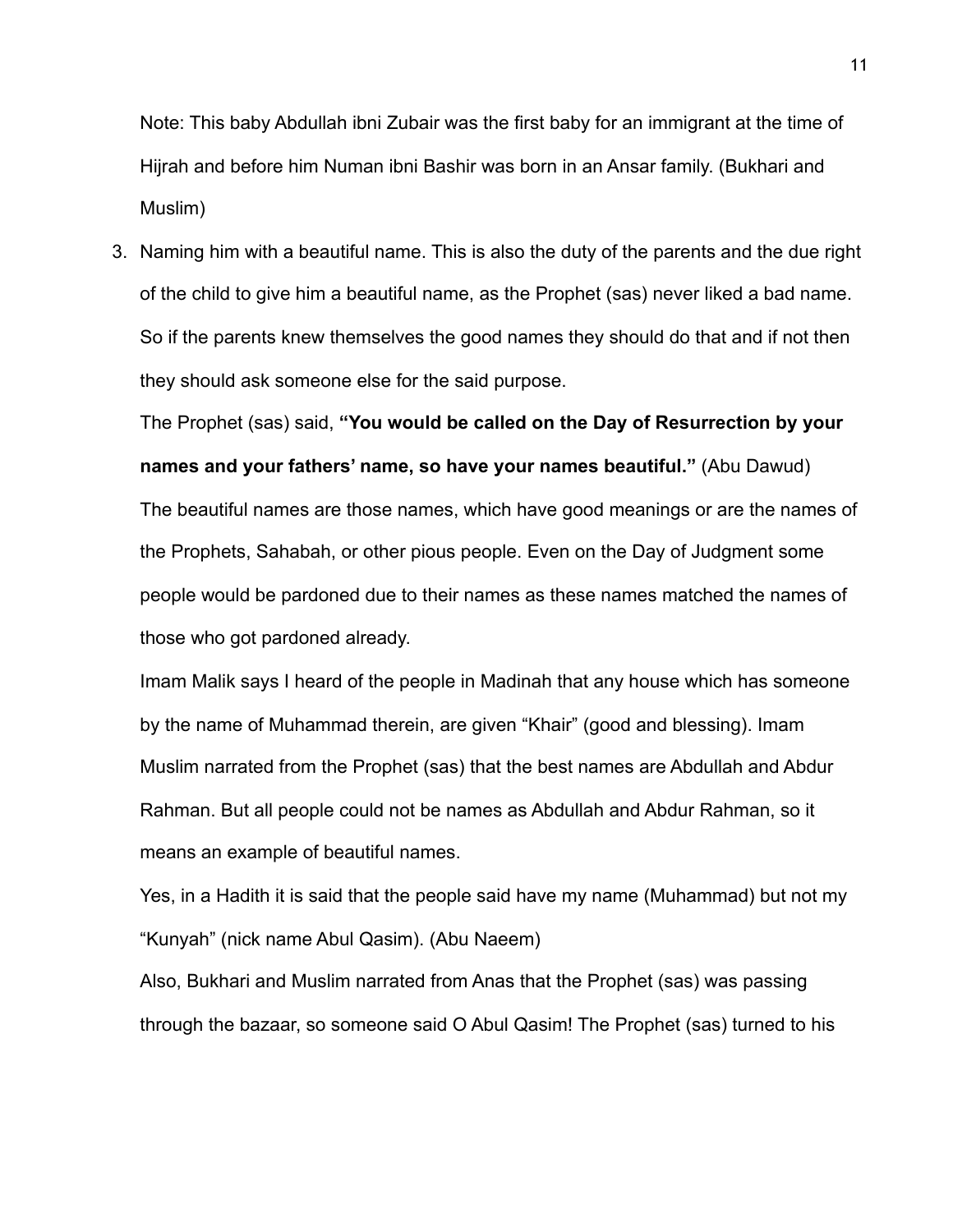back. The man said I called that other man, then the Prophet (sas) said, have my name but not my Kunyah. 11

This Hadith also indicates that some people used to call the Prophet (sas) with his kunyah but not his name, even though the proper respectable way was to call him by "O the Prophet of Allah!"

Then the scholars said, in his time it was not permissible because it was bringing some confusion, but after him this prohibition is abrogated as Abu Dawud narrated from Aaisha (ra) that a woman said to the Prophet (sas), **"I got a baby, I named him with your name and gave him your Kunyat."** The Prophet (sas) said**, "What has allowed name and forbidden my kunyat, or what has forbidden my kunyat and allowed my name?"**

Abu Dawud also related from Muhammad Ibnul Hanafiyah that my father also asked the Prophet (sas) if he can name his son after him as Muhammad and give him the kunyat as Abul Qasim. The Prophet (sas) said, **"Yes, you can do that."**

Now, some scholars said one can have both while some said "no", but either name or kunyat but not both. But to us the first saying is preferable as the Prophet (sas) himself allowed it.

The Prophet (sas) used to change the bad names of people as Tirmizi related from Aaisha.

Saeed Ibnul Musayyib said that one of my grandfathers was name as "Hazan" or "Huzn" which means grief. The Prophet (sas) said to him, but you are "Sahl" meaning very relaxed, or "Sahl" meaning a flat land which sprouts, while Hazn is its opposite. He said, but the name my father has given me I am not going to change it. Saeed said, the grief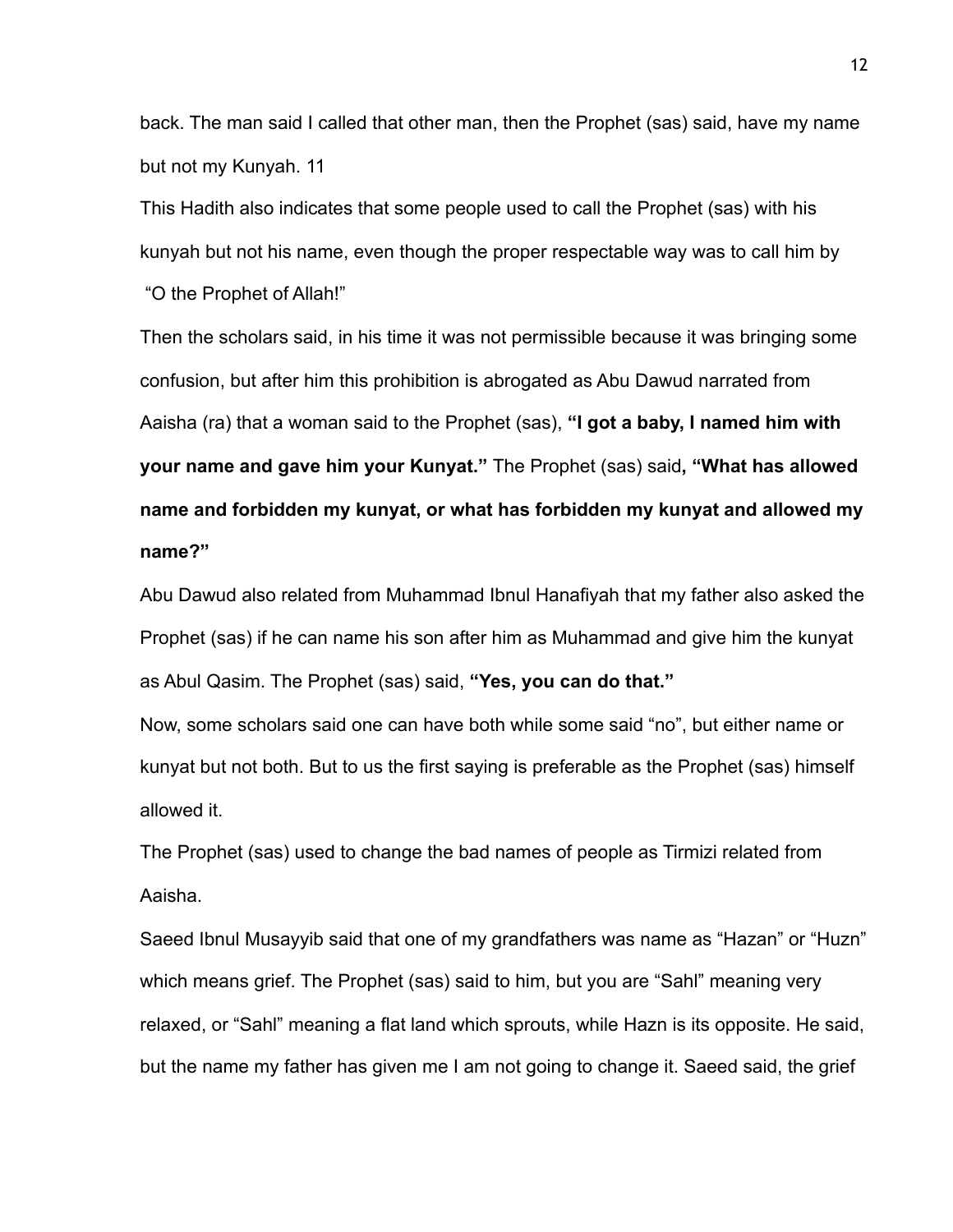and anger is going on in all our nature. (Bukhari). It means the name effects the nature as well.

- **4. Aqeeqah:** It literally means to cut. In this ritual the hair of the newborn is cut. Also, the lamb or goat is slaughtered or by this ritual he comes out of a pledge and bond, as Samurah narrates from the Prophet (sas) that every boy is pledged to his Aqeeqah which is to be slaughtered of him on his  $7<sup>th</sup>$  day and his head to be shaved. Then Aqeeqah is sunnat near Jumhur, while in one saying of Hanafites it is recommended. But actually that is Sunnah near them as well, and this Sunnah is the responsibility of the father. He has to pay thanks to Allah (swt). This was the custom of Arabs as the Prophet (sas) classified Arab culture into three categories:
	- I. The evil customs that he nullified from day one, like idol worshipping.
	- II. The good customs like blood money for killing by mistake. He kept it as it was.
	- III. A custom that was good but they were mixed some bad with that as well. For example, as they were slaughtering but in the name of their Gods and putting the blood on the baby's head, so the Prophet (sas) said that slaughter is in the name of Allah, and instead of rubbing the blood on the baby's head, rub the head with saffron as good fragrance strengthens the brain. Also, as they did not have a specific day for Aqeeqah, so Prophet (sas) said it should be on the  $7<sup>th</sup>$  day from the child's birthday and that is recommended. Also, they used to do the Aqeeqah of boy only, so the Prophet (sas) said do it for girls as well.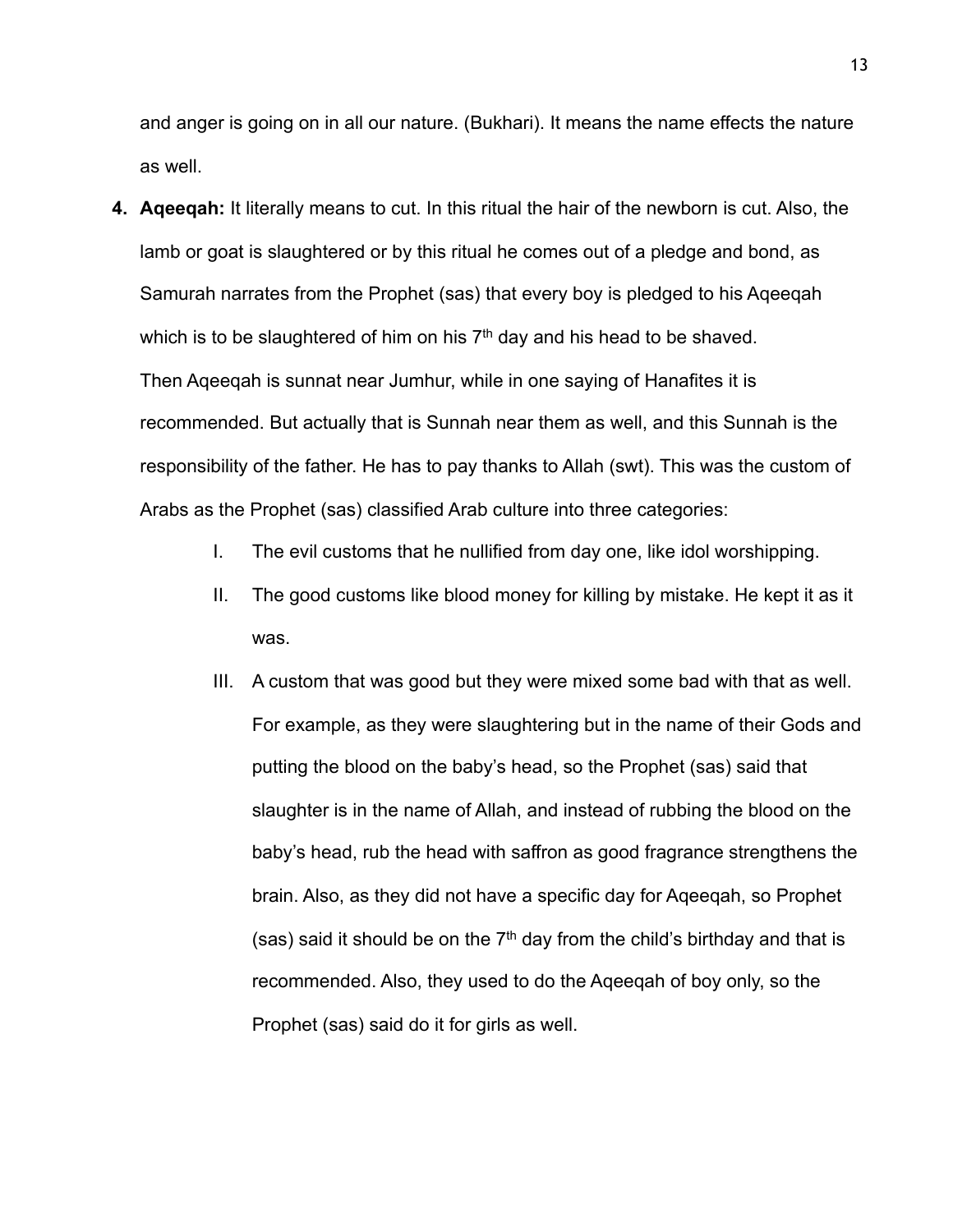Abu Dawud narrated from Buraida that in ignorance time we used to slaughter a lamb and to rub the baby's head with its blood. But when Islam came, we then used to shave the baby's head and rub it with saffron. If the father is not there then one upon whom the responsibility of the baby in Shariah should do the Aqeeqah.

Imam Tirmizi narrates from Ali that the Prophet (sas) slaughtered a lamb from Hasan and said to Fatima, shave his head and give charity of silver equal to the weight of his hair. Fatima said we weighed it and it was equal to one Dirham or some of a Dirham.

Abu Dawud and Nisai' narrated from Ibni Abbas that the Prophet (sas) slaughtered for Hasan and Hussain both, one lamb. But in Tirmizi and Musnadi Ahmad there is a Hadith from Ummi-kuraz al Kabiyah that the people said for a boy there are two lambs while for a girl there is one, and this will not harm you whether the (lamb) is male or female.

Because of this difference Imam Malik says, one lamb for both genders. But other Imams said nay, for a boy there are two and for a girl there is one lamb, as Aaisha narrated a Hadith that for boy there are two while for a girl there is one. (Ahmad, Tirmizi)

Also, Imam Ahmad and Ibni Maja narrated that the Prophet (sas) ordered us to slaughter one lamb for a girl and two for a boy. But the Prophet (sas) himself may have slaughtered one on the birth day and another one on the  $7<sup>th</sup>$  or maybe he slaughter one and ordered ali or Fatima to slaughter the other.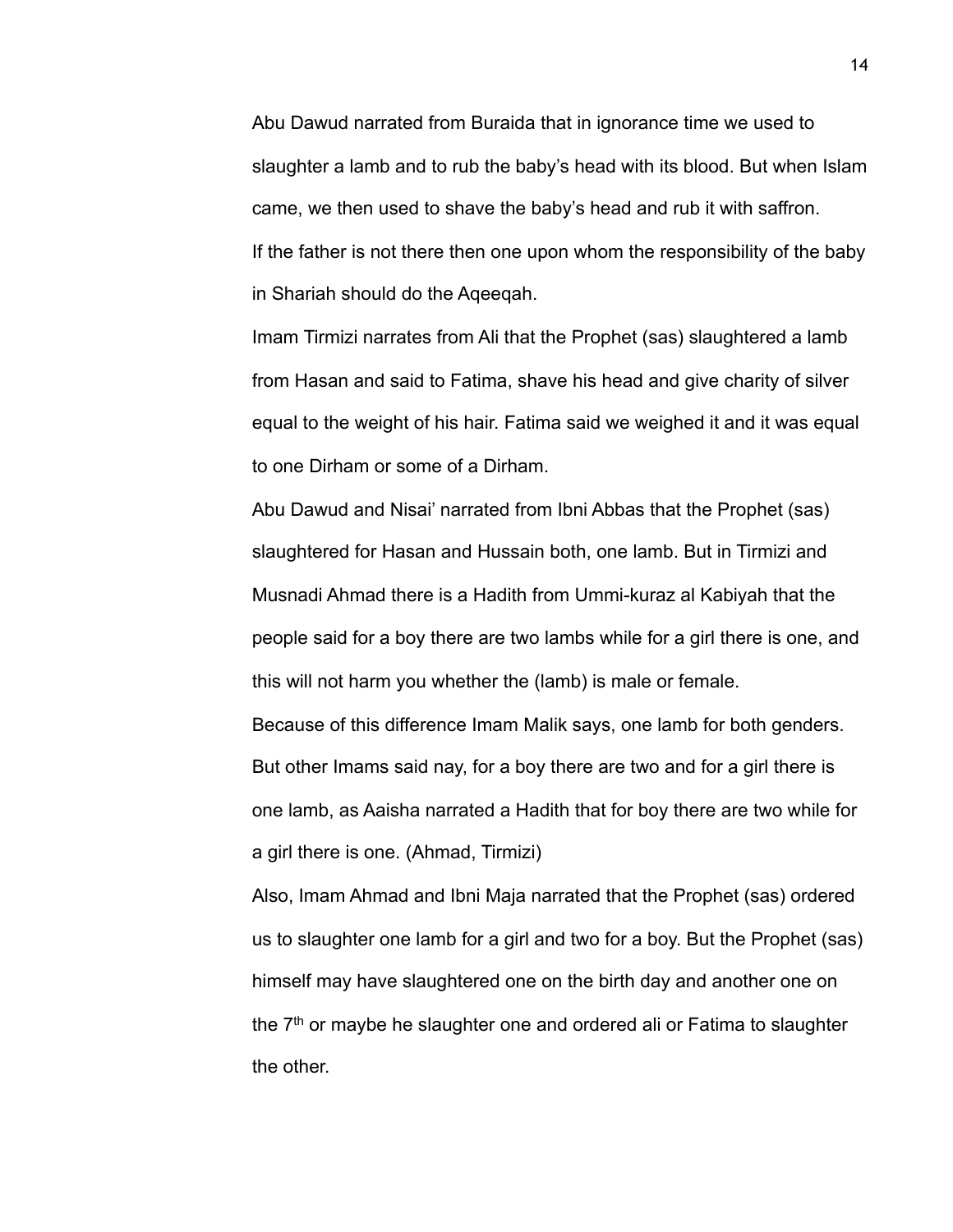Then it is also permissible to take  $1/7<sup>th</sup>$  of a cow or camel for one lamb as this is the case of "Qurbani." But in a cow for Qurbani in Eidul Udha if even one partner intended for meat only, it will make the Qurbani of others void. But this is not the case in Aqeeqah.

Then the recommended way is to slaughter it on the  $7<sup>th</sup>$  day of his or her birth, Malikites said if he is born at night, meaning before dawn break or even at Fajr (dawn break) time, then the day of that fajr is considered the first one. But if he is born after Fajr, then that day is not counted. While in one saying of Imam Malik, he said that if he is born before Zawal (inclination of sun to the west which is at midday), then that day is counted the first one. But the slaughter should be on his  $7<sup>th</sup>$  before Zawal. According to other three Imams if he is born at night then the following day

is the first day.

And if someone did the Aqeeqah after the  $7<sup>th</sup>$  or before, that is also okay. If someone has not done the Aqeeqah of his child, he can do now or later on even if the child has become an adult.

Aqeeqah as we said is upon the father to pay thanks to Allah. But according to Hanafites and in another saying of Malikites and Hanbalites, that every child whose Aqeeqah is not done, he himself can do it later on. Baihaqi relates that at the slaughter time he may say, **"O Allah, for you and towards you this is the Aqeeqah of so and so (mentioning the name)."**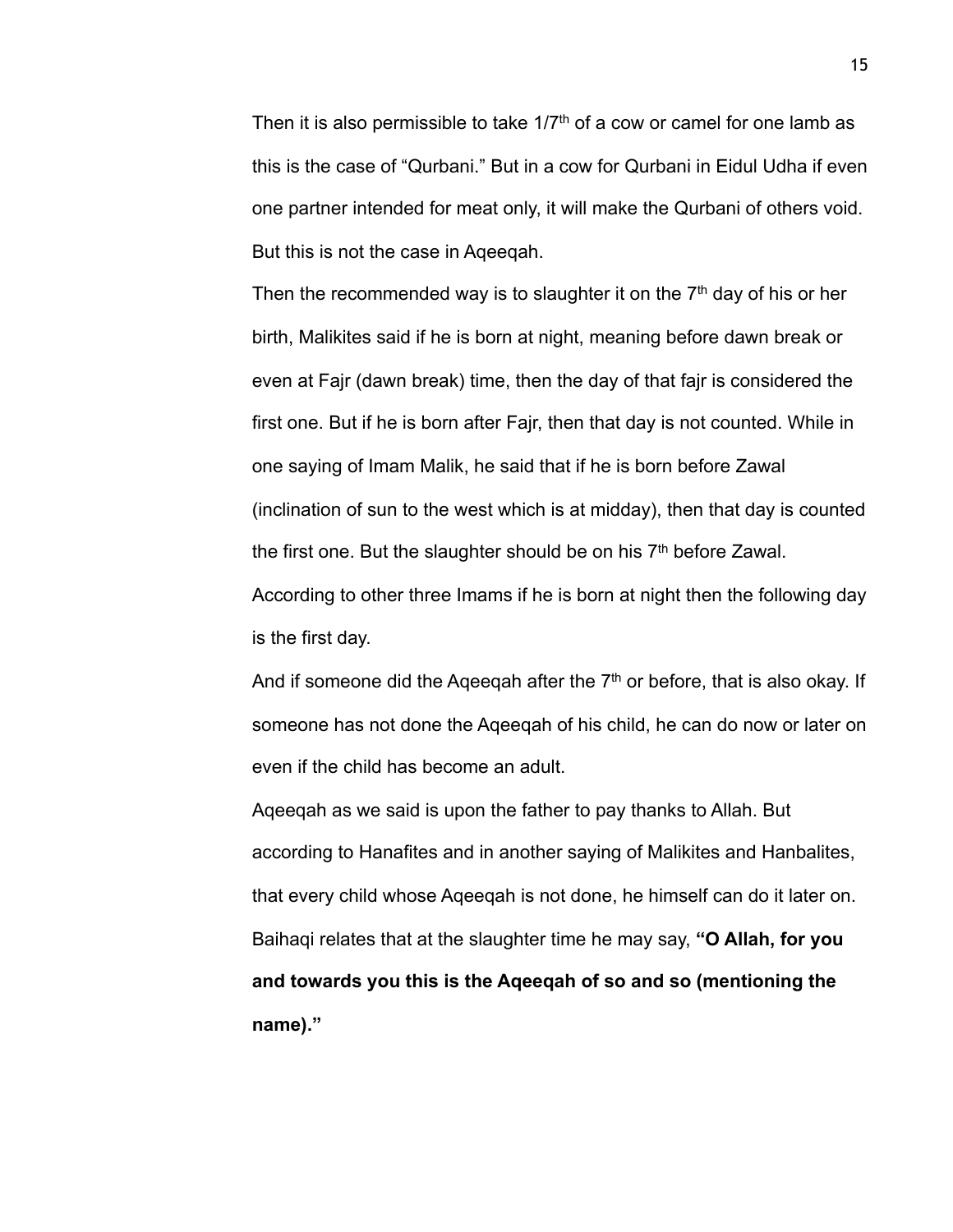Aaisha also narrated the same like saying of the Prophet (sas) at the time of the Aqeeqah of Hasan and Hussain.

For its meat the same practice of Qurbani should be adopted, but Malikites said it should be distributed, as to cook it and to invite people is "Makrooh" (disliked). Its bones should not be broken as a good omen, but separate the joints from each other as Aaisha narrates. But if needed, then that is permissible. (Ahmad and Tirmizi)

As we said, in the time of ignorance they used to put the blood on the head of the baby, that is okay according to Hasan and Qutabah, as they referred to a Hadith in which the Prophet (sas) said with boy there is Aqeeqah, so pour from him the blood and remove from him the harm. They say it means pour upon him blood so it will take away his harm (disease), but we say that pour from him blood actually means slaughter from him and remove from him the harm (meaning dirt, hair), because putting blood on him is actually putting dirt and filth on him, and the word "Yudma" narrated by Samurah means requite him with blood, meaning slaughter. So It doesn't mean to put blood on him.

**5. Sucking:** Suckling the milk of the mother is another right of the baby. Naturally, Allah (swt) has put the same baby's natural requirement in the milk of the same mother. That is his food, nourishment, growth, immune system, and treatment as well. Allah (swt) said, **"The bearing of him and the weaning is 30 months."** (Al-Ahqaf)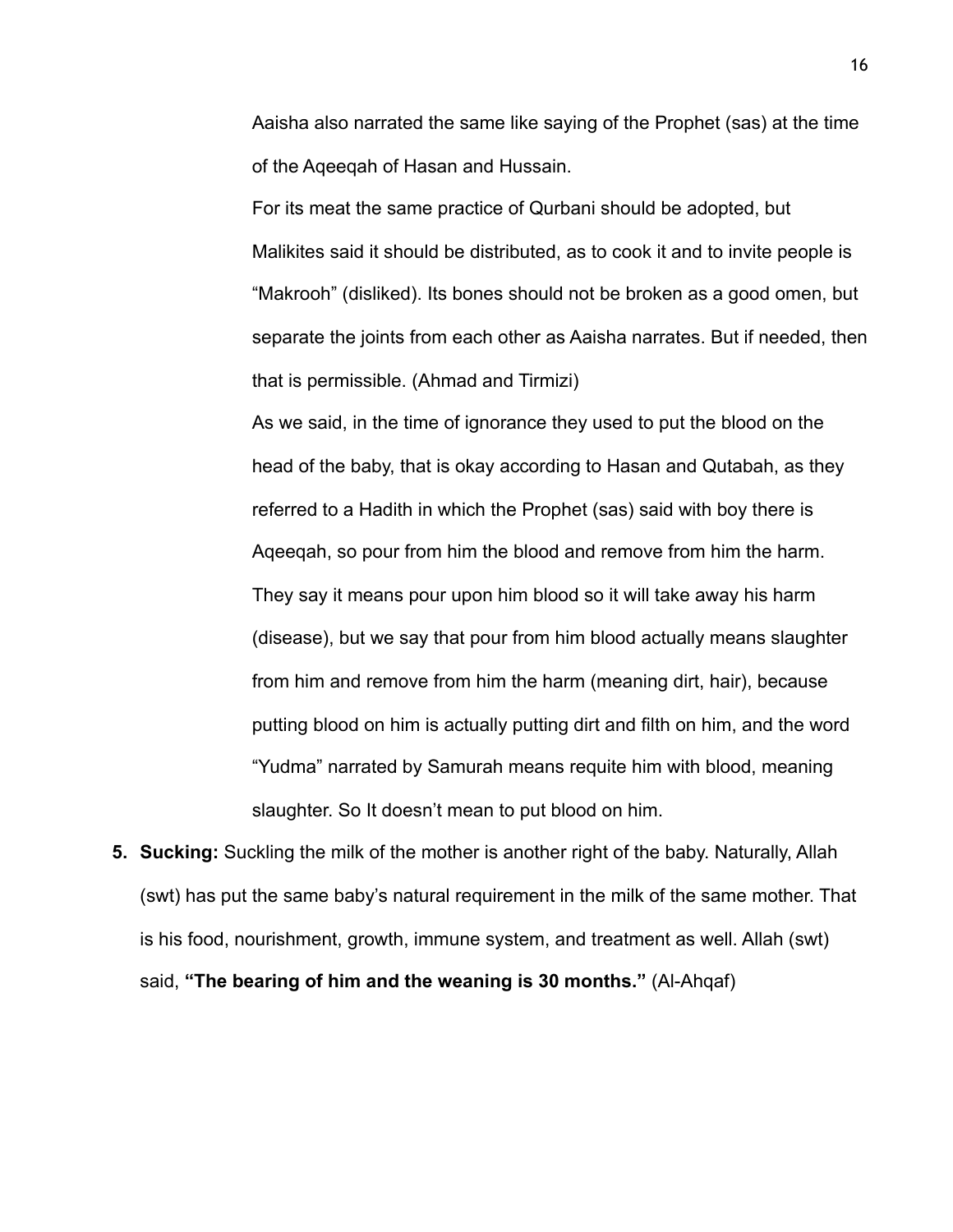Imam Abu Hanifa has taken this verse into consideration and said that fostering with milk is 30 months, while Jumhur including Imam Abu Yusuf and Muhammad said, that is two years as Allah said, "And his weaning is in two years."

Both groups explained these verses in their own ways, but one thing is common that baby has the right to suck and the mother is bound to suckle him, unless there is any solid reason otherwise. But still he needs human milk, so Allah (swt) said, **"And you will have another (suckle) him."** 

If a baby is in sucking period and if there comes another pregnancy and it will harm this one as far as suckling is concerned, then to prevent the pregnancy is also recommended, as the Prophet (sas) once intended to forbid "Gheela," which means to do sex with the suckling mother, or it means when a suckling mother becomes pregnant as he had heard that this is harmful for the suckling baby, but later on he did not forbid it as he found out that the people of Persia and Rum do have this and it did not harm their children. But at least it implicitly mentions that sucking is the right of the baby and that the sucking baby has the rights.

6. **Circumcision:** Sayyidna Aaisha relates that the Prophet (sas) said, **"Ten deeds are a natural Sunnah. To trim the mustache, to let the beard grow, to do miswak (cleaning teeth, to wash the nose, to cut the nails, to wash the skins wrinkles, to pluck the hair of armpits (under shave), and to wash the private parts."** Aaisha (ra) says I forgot the thenth one, but if that is rinsing the mouth, while Imam Bukhari and Muslim narrated from Abu Huraira five things; circumcision, under shave, trimming mustache, cutting nails, cleaning the hair of armpits. Sheikh Abdur Razaq narrated from ibni Abbas that there are ten things, five are there in head and five others are in the rest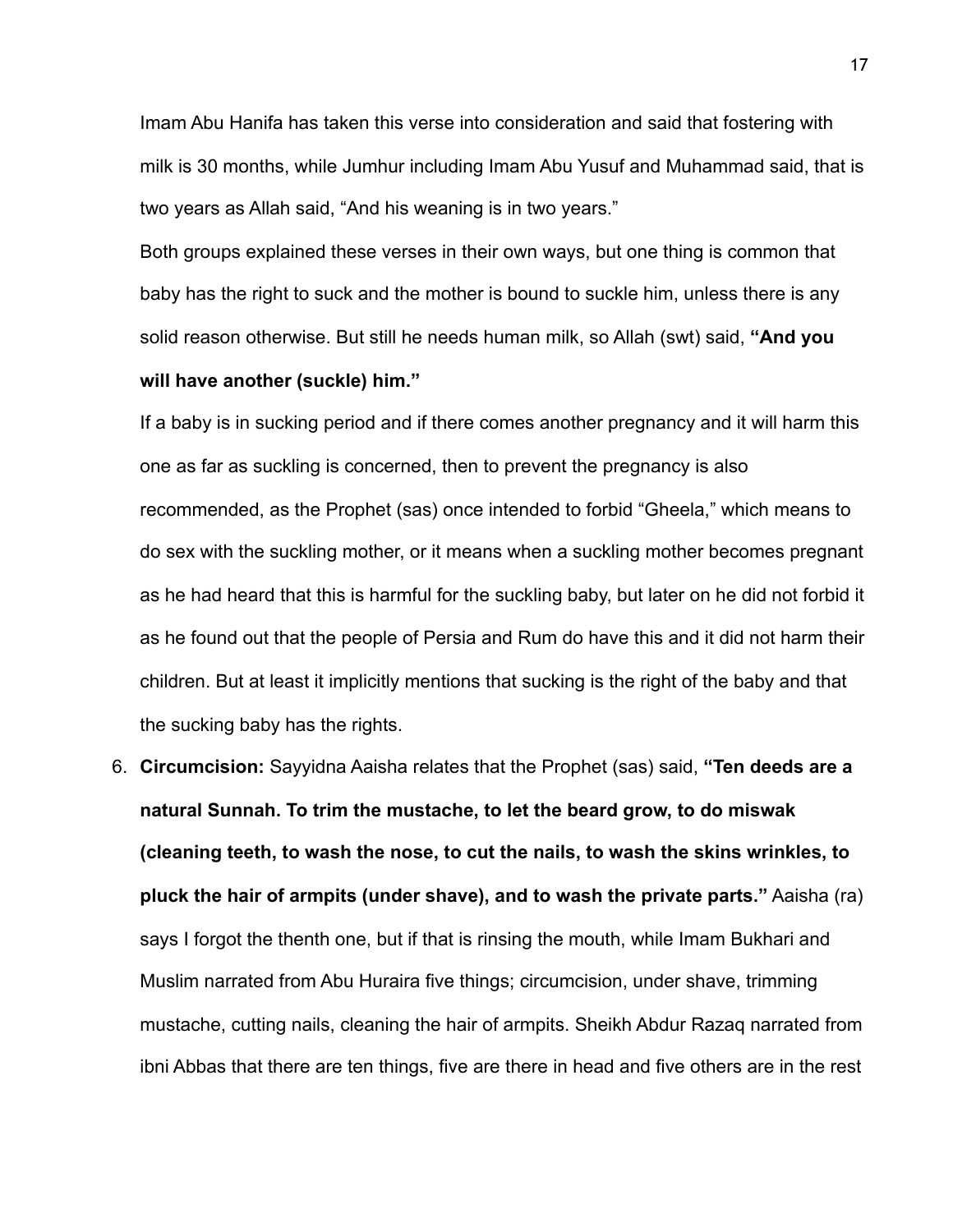of the body. Those are trimming the mustache, rinsing mouth, washing nose, doing miswak, to comb the head right in the middle, and those in the rest of the body are to cut the nails, under shave, circumcision, cleaning under arms, and washing the private parts.

7. **Enjoining children to pay:** As prayer is the first ever requirement of Eman and every Muslim is bound to pray five times a day, so this habit may be given to children from their very early age. As the experts say that brain cells are getting developed up to seven years of age, and from five years of age he may be taught things. But as prayer is practice, so it may be taught to them when they are seven years of age. The Prophet (sas) said, **"Command your children to pray when they are seven and punish them on that (its missing and not taking care) when they are ten."** (Ahmad, Abu Dawud, and Hakim)

Now, a very important point to be mentioned is that they may show through their own practice that how important the prayer is as children are influenced by their parents, rather than anybody else. They imitate them, so if the parents do not pray and they ask their children to pray, the children will become confused. That is why is this a must for us and not for them, while they are adults and we are children? So as a result they will revolt against their parents or against their religion, especially in this regard the role of the mother is extra important. She is naturally a teacher, mentor, trainer, and role model for children and that is why Abu Hanifa said, to marry a Jew or Christian women even though it is permissible, but that is not recommended, even in an Islamic society or state, as she will practice her own culture and religion, and the children will get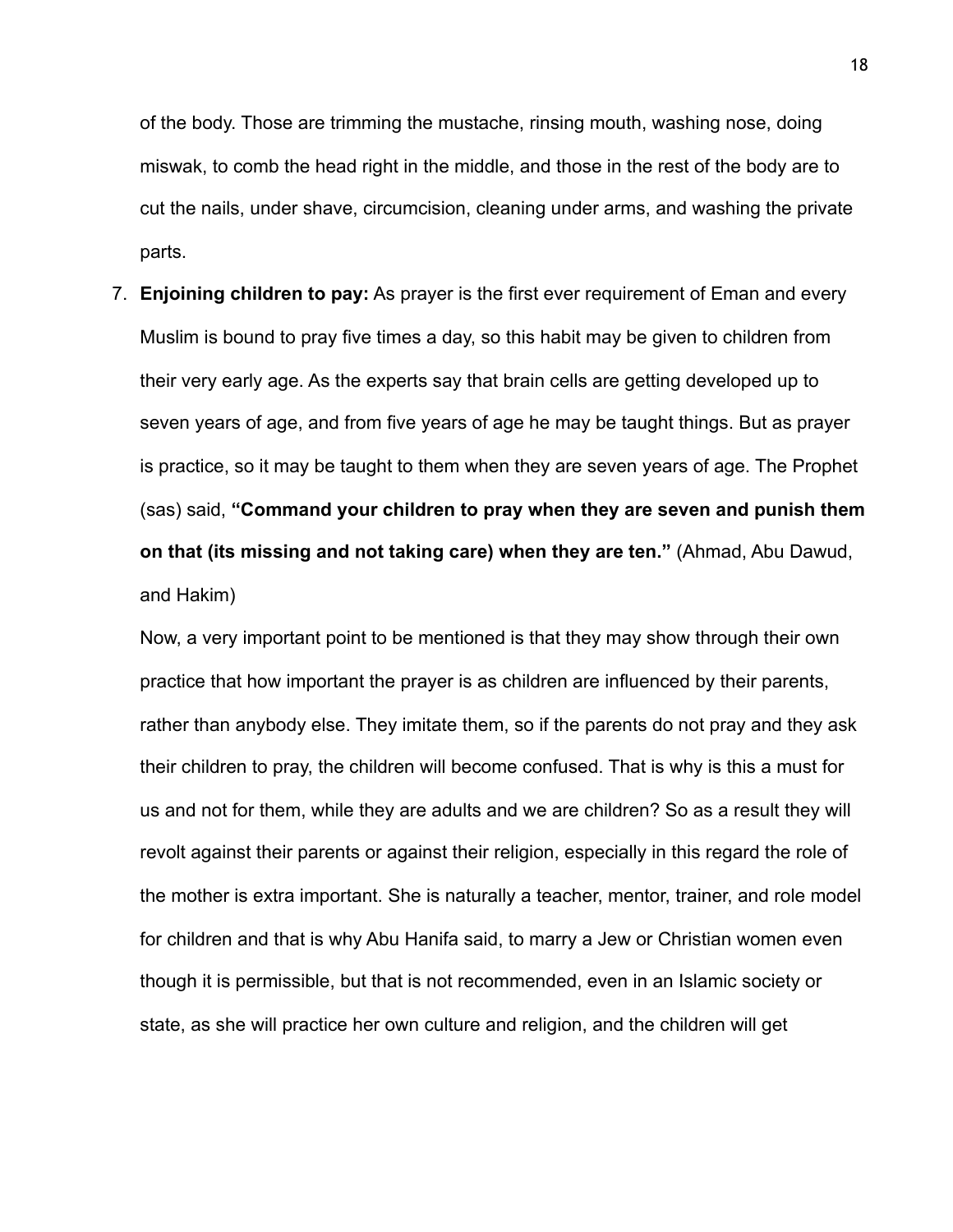influenced with that, so one may think about it if he is going to marry such a woman where their culture is dominant.

Because of the said role of mother, in case of separation the child is given to her and as children are much more inclined to mothers, and by nature she can take their proper care. Yes, if she is not a Muslim or her character is bad, then it should be considered as in both cases the good of the child is prior. One lady came to the Prophet (sas) and said, **"That my husband divorced me and now he is going to take my baby as well."** The Prophet (sas) said, **"You are the most deserving for the baby as long as you have not done another marriage."** (Abu Dawud, Hakim, and Baihaqi) In case of her new marriage, if the new husband is a stranger, he will not have that much concern for the child, so that is not good for the baby.

Then this right of a woman is up to the child's  $7<sup>th</sup>$  years of age if it is a boy, and if it is a girl then up to the start of the menses or the age of puberty when she is with the mother, or even mother's mother as the woman can train girls properly. Abu Bakr gave this right to the mother of Aasim ibni Umar. This 7 years concept is taken from the Hadith of prayers, but according to Malakites this right goes to the mother in case of a boy till he attains the age of puberty, and in case of girl till her marriage, while according to Shafites this right in case of both is up to 7 years of age, and they will decide naturally. Page19

Jabir Ibni Samurah narrated from the Prophet (sas) that **"For a man to train his child properly is better than charity of a "Saa" (a measurement for gain)."** (Tirmizi) The reason is: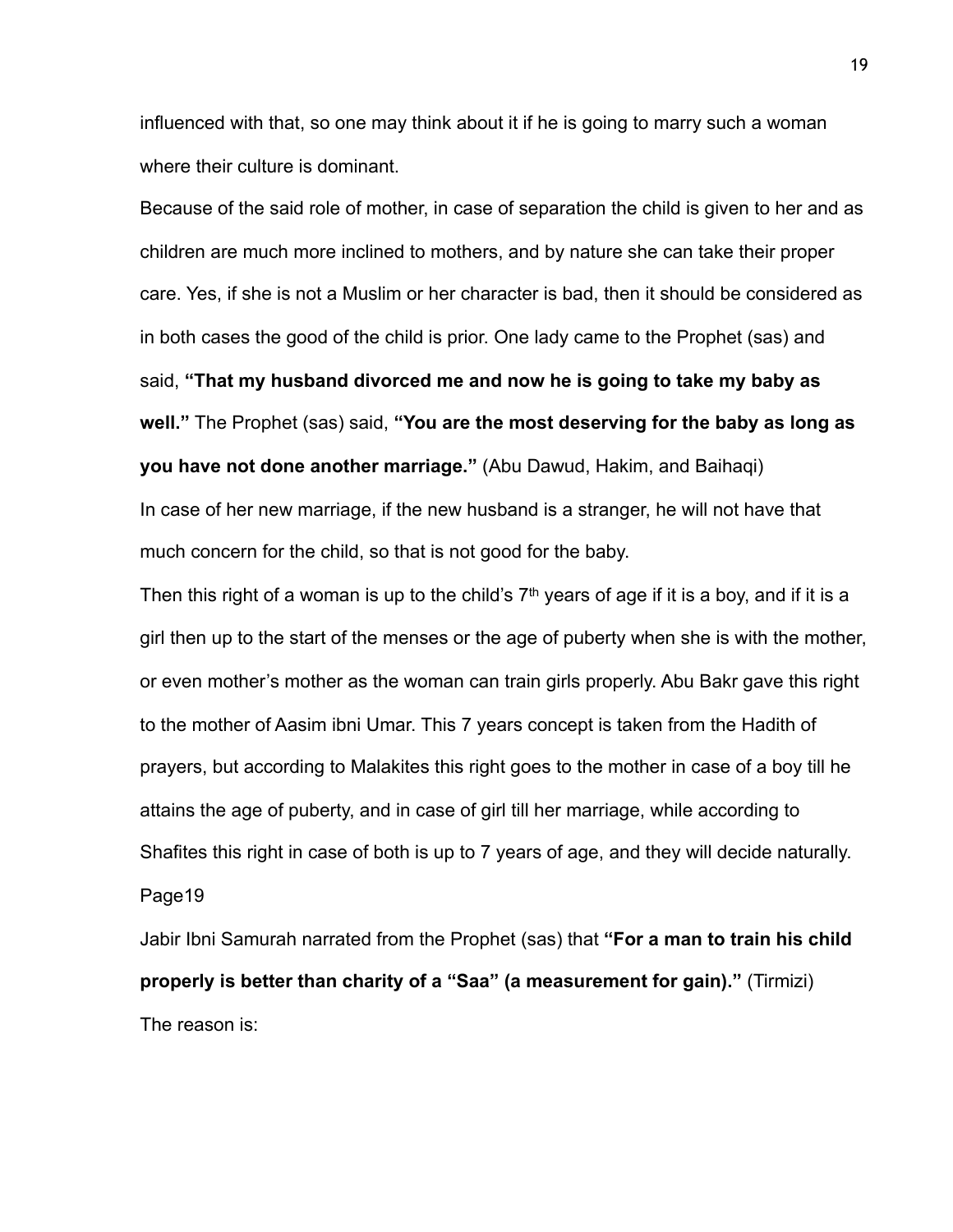- I. This training for one's own child is a duty and that is binding, while charity is optional.
- II. This training has its own time while charity is not time bound.
- III. Training of a child is a durable while charity is for a time.
- IV. Training is education while charity is practice.
- V. Training improves the quality while charity protects life for some time.

Proper training will make him human; otherwise, he will be worse than an animal. For the best upbringing of children a thinker said, parents and teachers are like two giant booster rockets on each side of the space shuttle. If the two booster rockets and the space shuttle get ignited together and work properly then the shuttle can reach its orbit. The failure of any one of these will bring a disaster. Same is the case with parents and teachers of a child, if both work properly together then the child will be able to reach its orbit.

- I. Affirming countenance as they read our faces for approval. Yes, sometimes there will be some infractions of family and school standards, but our countenance to them will reflect our genuine love for them, which will be a good remedy as well.
- II. To live by our own roles: If we will tell them a thing that this is incumbent upon us to do and we ask them to do it, but we do not do the same, it will bring a breakage to their inner side.
- III. Allah (swt) has created different individuals with different qualities and strengths, so they will be suffering from anxieties in different ways. The parents and teachers must listen to their concerns attentively, so they may feel comfortable and important. They have to encourage them and appreciate them, even if they did a little good in something.

20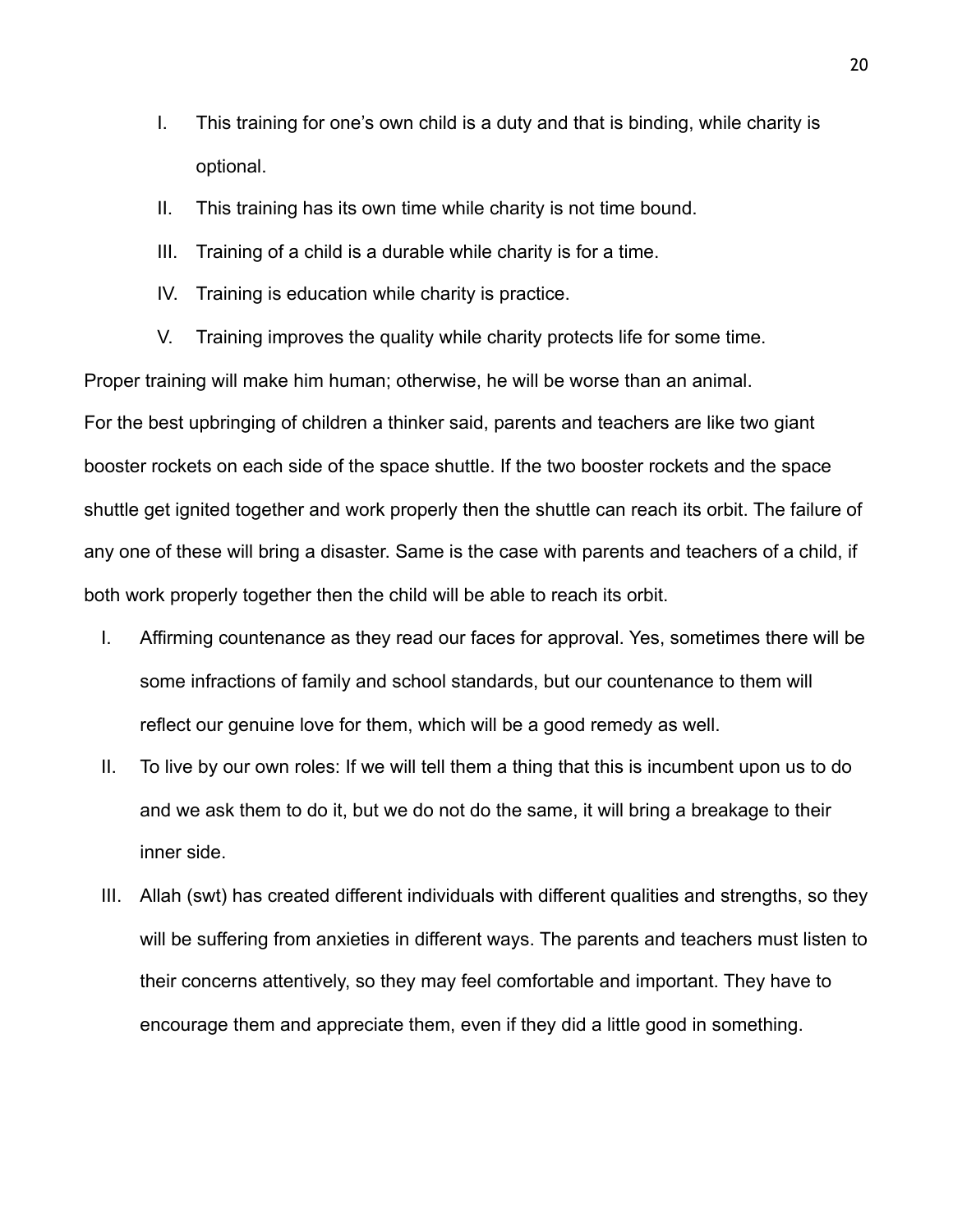- IV. Vision for future: Without this vision people will perish, as they do not know their future goals and target. So their future may be discussed with them. This will energize them and push them to target their goals and to enable them to push themselves. Otherwise, they will be wandering and wasting their energy. It is experienced that some very genius youth got ruined because they were not encouraged properly for their future vision, and some other youth who were not that bright but because of the encouragement and supportive behavior from their parents and teachers, it made them late bloomers.
- V. For any community the religious teachings are very important as it teachers morality, character, love, humanity, etc. if this thing is not there then the modern science will make him an earning machine or a dollar, gold, and silver machine making. And he will not have a human heart in his body. He will be robbing people through the weapon of his skill and knowledge, and he himself will not be feeling any satisfaction in his life, but he will be suffering using tranquilizers.

Now, to launch a shuttle to the orbit we wait for the breakaway of the two booster rockets and then we know that the job was successfully completed. So now the shuttle can carry on its mission.

For proper training and teaching we should avail, provide, and arrange sources, as children are a test and trial. So, if someone will not be ready for a test then he is the loser. This is but a matter of priority. Allah (swt) said, **"And they say, we are more in wealth and children and we are not going to be punished. Say (O Muhammad), verily my Lord enlarges and restricts the provision to whom He wills, but most people know not. And it is not your wealth, or your children that bring you nearer to us, but only he who believed and**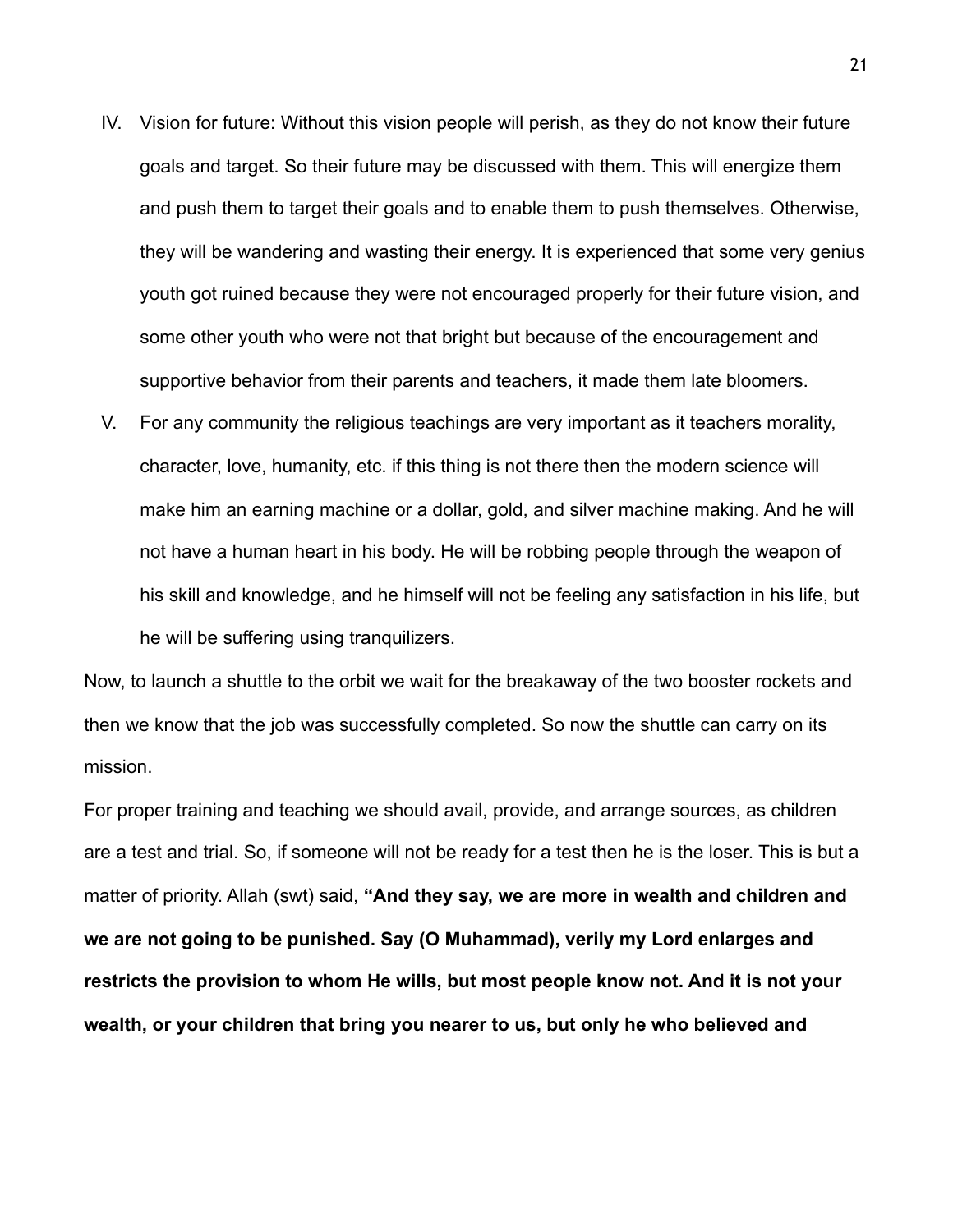**practiced righteous good deeds, for such like people there will be two fold reward for what they did and they will reside in the high dwellings in peace."** (Surah Saba) This verse means that children and wealth are not the protector but the true faith and good deeds, and for sure good people do well with the children and wealth, which is a success. Allah (swt) said, **"O you who believe, betray not Allah and His Messenger (sas), not betray your trusts (you are entrusted with) knowingly. And know that your wealth and children are but a trial and that with Allah (swt) there is a big reward (for one who passed the trial)."** (Surah Al-Anfal)

Now children are also the property of Allah that parents are entrusted with. This is a big treasury of good if one will try to make it, as Allah (swt) said, **"Wealth and children are the adornments of this world. The lasting righteous things (deeds) are better near your Lord for reward and in hope for."** (Surah Al-Kahf)

So one can also make these two the lasting good as the Prophet (sas) said when somebody dies he cannot have any ongoing good deeds, but only a "Sadaqa Jariyah" (some work of welfare people are getting benefit of) or knowledge he has left in this world or a noble some making dua for him.

Allah (swt) said, **"O you who believed! Some of your spouses and children are enemies for you, so be careful of them and if you pardon, overlook and forgive (their faults) then indeed, Allah is oft forgiving, all merciful. Your wealth and children are but a trial and with Allah is a big reward. So, fear Allah (by keeping your duties to Him fulfilling your obligations and performing your duties) as much as you can. Listen and obey and spend (for any sacred cause). That is better for you, and whosoever is saved from his own covetousness then they are the successful ones. If you lend to Allah a noble loan,**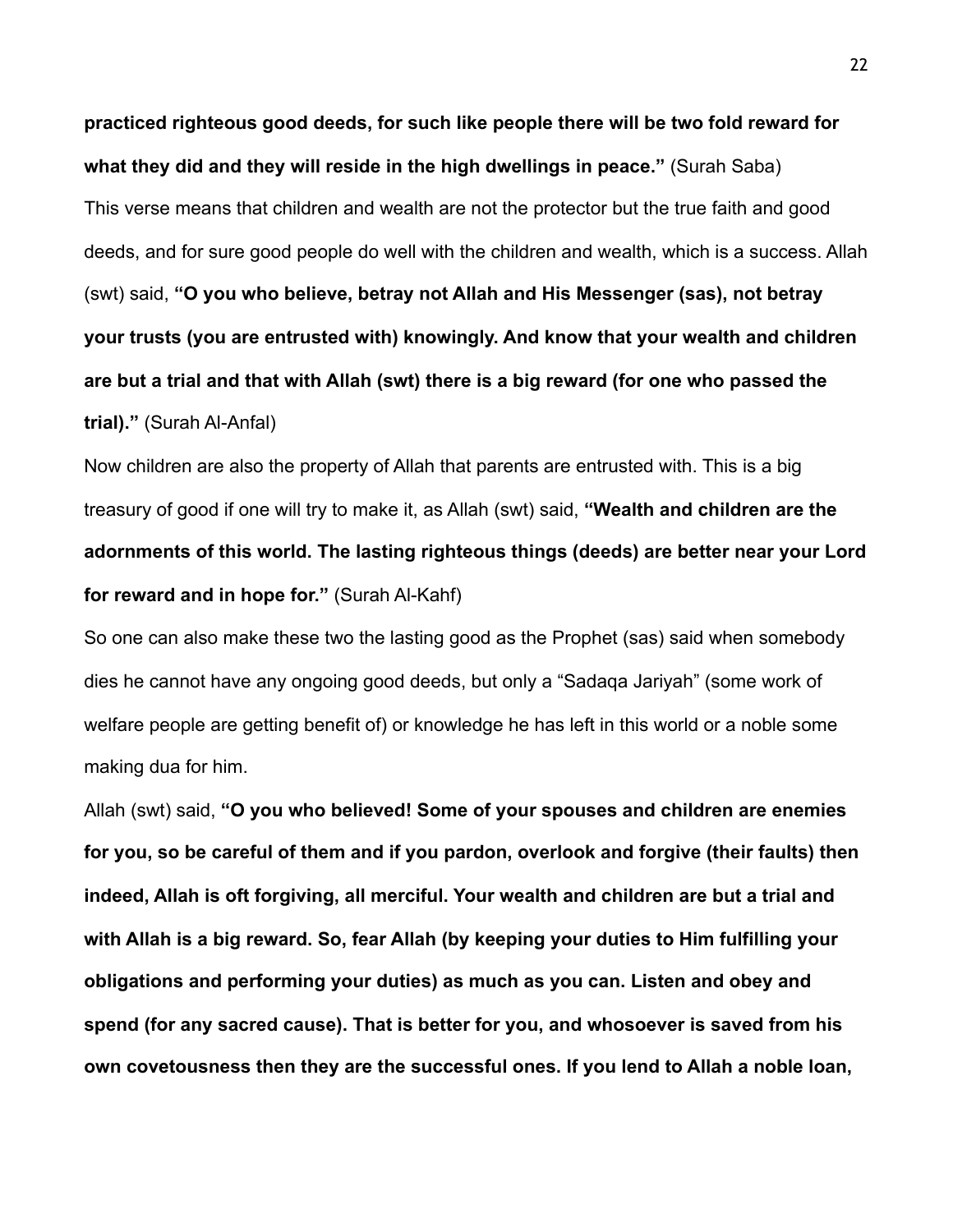**He will double it for you, and will forgive you, for Allah (swt) is most ready to appreciate and to reward, most forbearing."** (At-Taghabun)

These verses mentioned that, **"Some of your spouses and children are enemies for you."** But it did not mention that, **"Some of your spouses and children are your enemies,"** because they are not doing what they are doing due to enmity, but their doing is bringing the same result. And the verses mention to be aware of them, which actually means be careful of them. And you may also not take their doings like that of an enemy, but pardon and forgive them, and try your best to spend for this and never be miser to spend on their training and education, etc. This is like a noble loan to Allah, as making a human is much more than anything else. Sometimes stumbling will happen but never lose your courage, as this is a test. Imam Tirmizi narrated a Hadith. The Prophet (sas) said, **"Nor forbearing but one who** 

## **stumbles, and no wise but one who experienced."**

Satan, who showed his pride and did not make sajdah to Adam and was driven out of the garden and caused the same to Adam and Eve, and also made it clear that he will use any means to cause the children of Adam and Eve astray, so as a test Allah granted him not only the time but the power as well.

Allah (swt) said to Satan, **"And befool (or incite) those whom you can amongst them with your voice (music or with your call) and make assaults on them with your cavalry and your infantry and share with them wealth and children and make promises to them, but Satan promises them nothing except deceit."** (Surah Al-Isra)

Satan is doing that very well causing us troubles in wealth earning and spending and troubles in children as we do not give them proper "Tarbiyat" and they get lost which is a trouble not for us only but also for the society as well, and we will pay the price on the Day of Judgment, and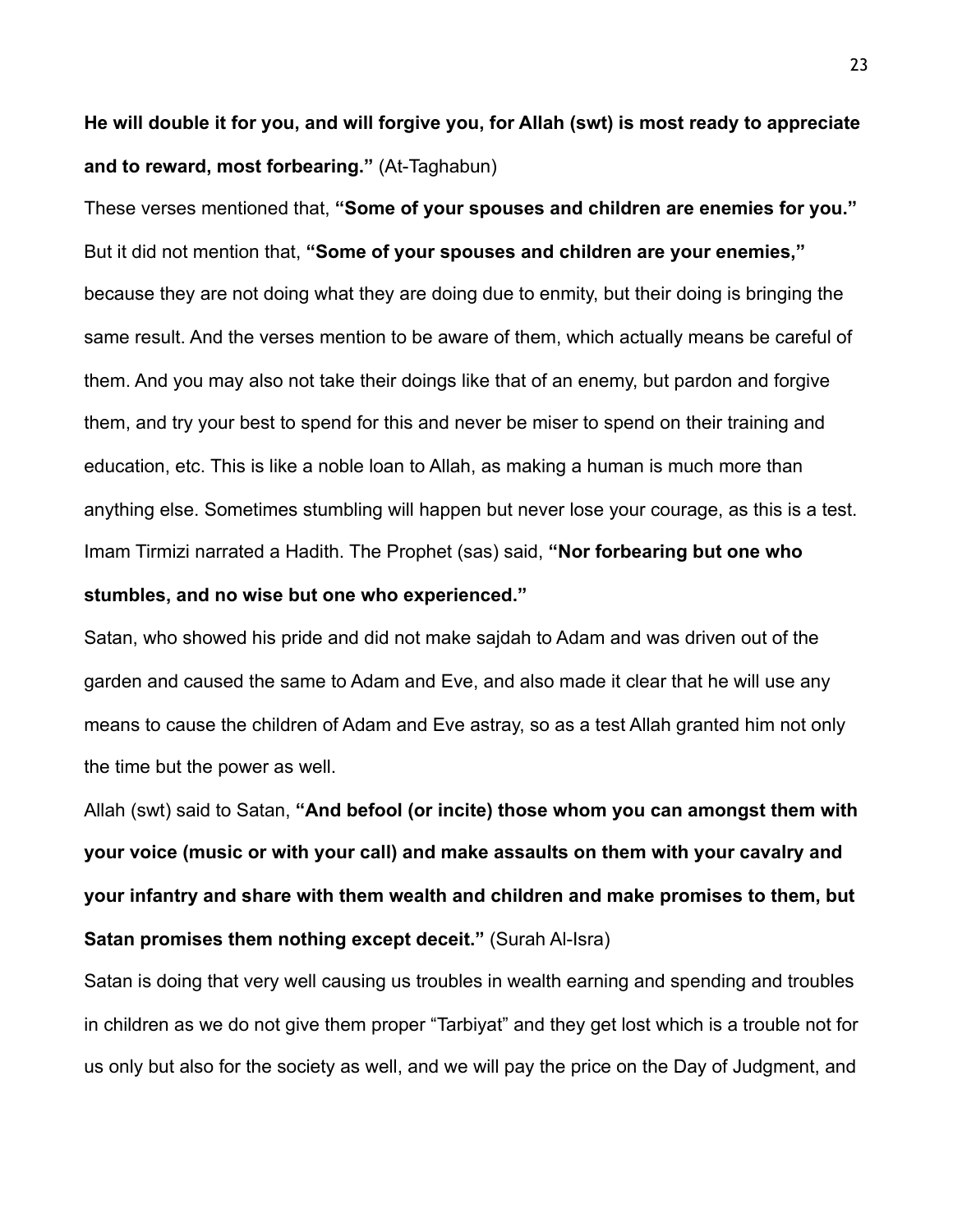when someone is taken to hellfire, Allah will ask, **"What is his case that he was doing a lot of good?"** They will say, **"His children ate his good deeds."** The Prophet (sas) said, "Child is a cause of miserliness, cowardice and grief." Also, the Prophet (sas) said, **"A time is coming when one will be wishing to have lesser children, as now they wish to have many."**

The last but not least responsibility of parents is to arrange their children's marriage, as the parents approach is a matter of experience and humanitarian, because if left up to the children their approach is based on their desires. This is why arranged marriages are durable while the other one is not that much, and the marriage carries the lineage as well. This is not a mere relationship between two people but between two families as well. So, if the family is not happy with the marriage then it will break the family and that is not reasonable. In brief, we can say that a good humanitarian society consists of good humans and good comes from "Tarbiyat" which comes from parents.

In a hadith it is said that a Bedouin came and said to the Prophet, **"I have daughters and I curse them."** The Prophet (sas) said, **"Do not curse them as daughters have Barakah (blessings) in themselves. They are the decorators of happy occasions, they are the helpers in times of hardship, and they are the nurses in times of sickness."**

These things have been experienced there in all these situations. Also the Prophet said that a daughter is a blessing; he even said that a good omen in a woman is that she delivered a daughter as her first child. These are the divine teachings in a time when woman were considered a burden and were getting buried alive.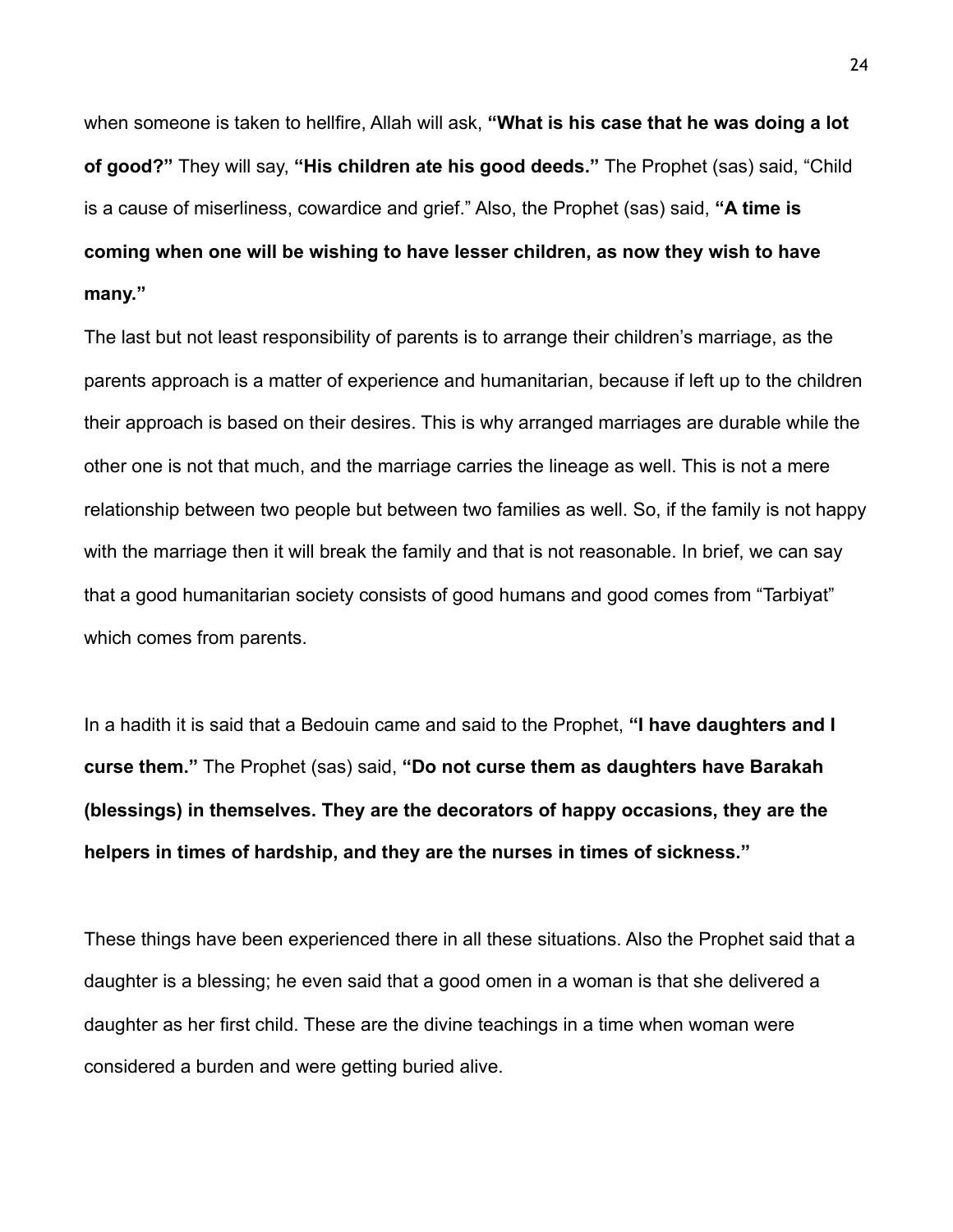Sometimes we handle our children for their good, but in such a way that it is counterproductive. As we mentioned before that Allah has given each individual his own nature. These differences are the beauty of this world and are very important for the smooth running or for the productivity of this world and worldly life.

Imam Waliullah says that nature of each and every individual is a combination of two things, 1) the genes which comes from the fathers and mothers side to the extent that the nature of brothers and sisters is almost alike 2) the environment where a person is raised in. Now to the extent of this one they are different from each other. So first of all we are bound to provide them a good environment. This can work in polishing genes even if something disliked is there, though it cannot change it. This is what the Prophet (sas) said, **"People are mines like the mines of gold and silver, the best in the time of ignorance is the best in his Islam, when they get into knowledge in depth."** 

So all gold and silver of the same mine are all alike in its origin, but when someone purified and worked on that, and molded it, and then it differs from each other.

And as we know that the mother is the utmost important factor in this regard. She is the first teacher of the child, and her laps are the first school and training center for them. So everyone should try to have a good mother for his children. An Arabic poet said while addressing his children, "That my first goodness or kindness towards you is that I had selected for you a mother having genes of chastity and bashfulness."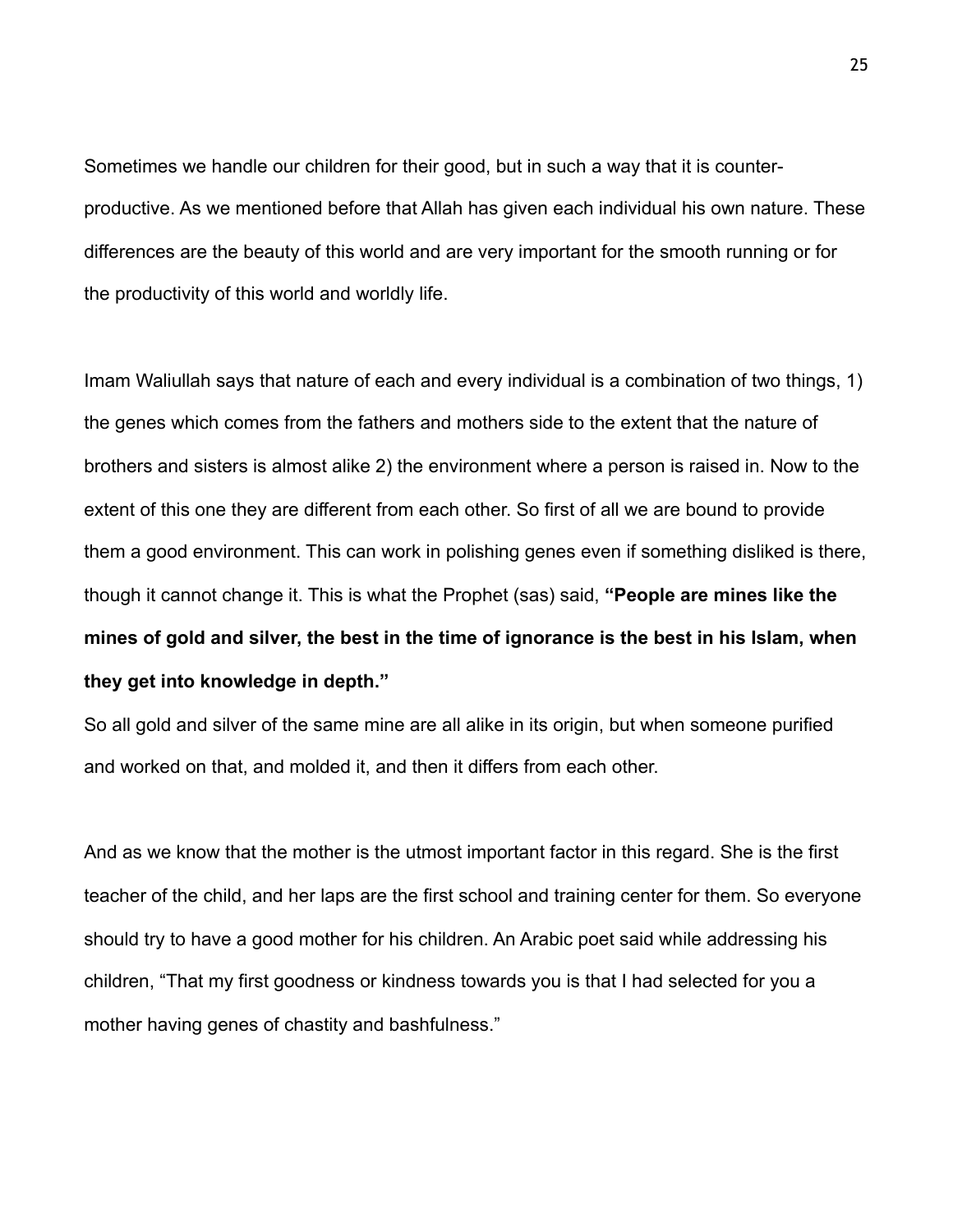Also a poet said, "Mother is a school when you have prepared it well, then you have prepared a tree which will be having pure branches."

A well known fact, it is known that each and every human gets obliged to the kindness of another, so Islam has put the duty of livelihood and protection on men, so when a husband will do that the wife will be obliged to listen to him and comply. But on the other hand when she will earn money, then the trouble starts, as this is human nature. Allah (swt) said, **"It is true, human transgresses when he saw himself, self-sufficient."** (Surah Al-Alaq)

Also when she works and gets tired, then this is unjust to ask her for furthermore work at home as her stature by nature is not that hard and strong; because her softness in stature and nature is required. Now her duty was to take care of domestic issues and children, but how can she do that when she is also working. She will also be tired when she gets home. Even though to work is permissible, but it is not recommended because of certain other important things. Ahmad Shauqi said, "When the women are grown illiterate they will suckle the men ignorance and obscurity."

An orphan is not that one whose parents died and left him in humility, but the actual orphan is one whose father is busy in work and whose mother is on the streets all day (does give time to the kids) Meaning neither the father nor the mother can give time other children, no compassion and love is getting developed between parents and children, or any cultural things are getting transferred to them from the parents.

26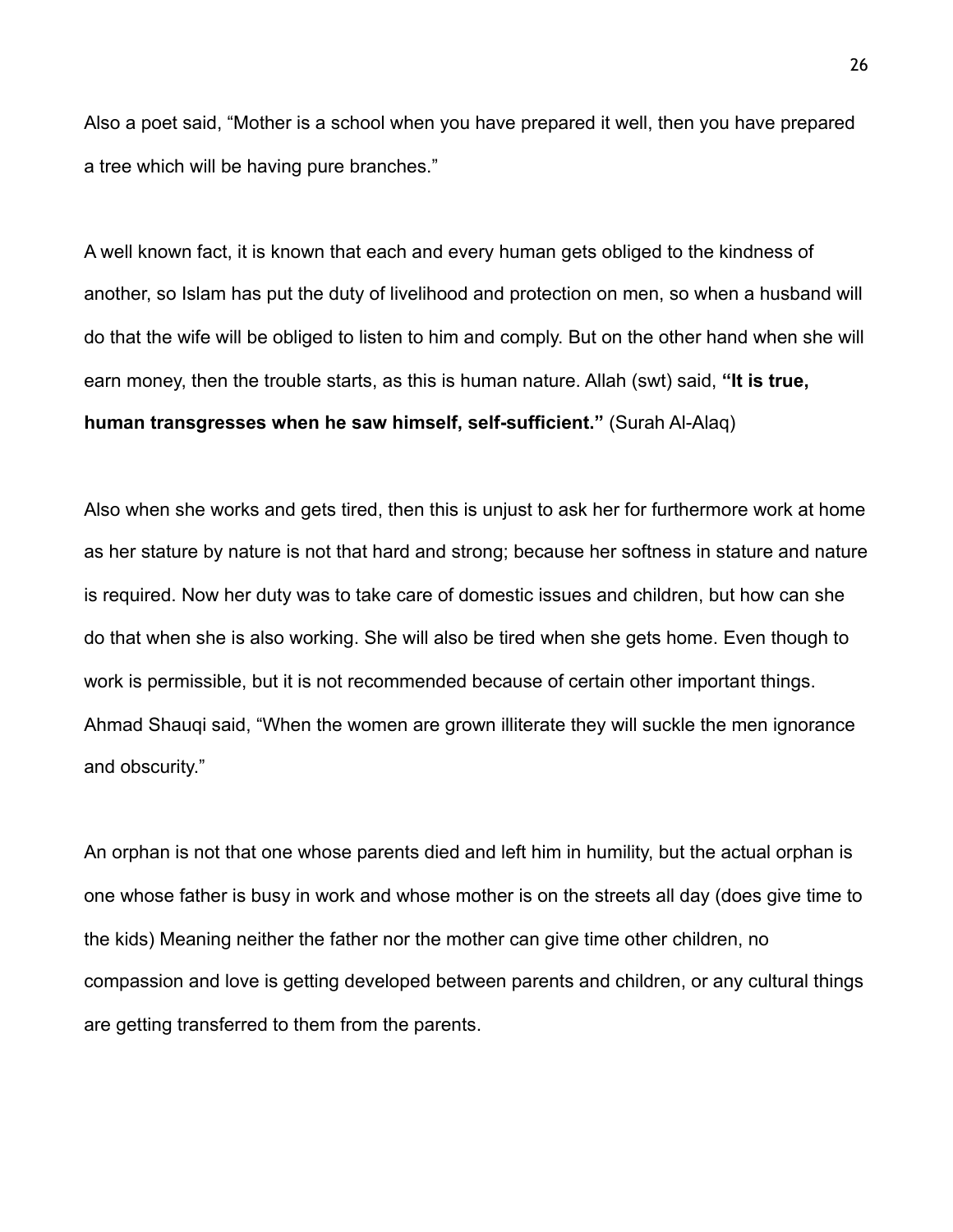In the west mostly the children are in daycare with strange women and they cannot give them the natural compassion a mother can give. Not only that but for Muslim kids this practice is a double edged sword as mostly these centers are run by people who do not have any faith or they are from another religion, even though they are not allowed to teach religion, but religious words and sometimes practices happen unintentionally. As we know that in the childhood things are getting printed in their mind and later on to take it out or to erase it is very difficult.

And we can see that everyone learns language from their mother; a mother in whose laps the toddler is getting developed. The reason is that the lap is the toddler's first school, if the toddler is in the lap of one who does not speak their language, then the toddler cannot learn his or her own language. As a known fact, culture is going hand and hand with language, so due to this the young child will lose his language and culture. Now the parents have to change their culture to that of the child, which they cannot, and not will the child accept his or her parent's culture because the child has already taken a different culture and that has become dominant within him. That is why Imam Abu Hanifa said that even though marriage to a Jew or Christian woman is allowed, it is not a liked practice. As children get influenced greatly by their mother, so the children even though they might live in an Islamic State where the Islamic culture is dominant, but still they get a great deal of influence from their mother. This will cause a big problem to the parents and maybe it will cause them to separate, which is also not good and ultimately the children will be negatively affected. And we say that when this case happens in a non-Muslim country where the non-Muslim culture is dominant, so then what? Only productions from a Muslim to a non-Muslim as the children in the west are given to the mother. May Allah forgive and forbid, Ameen.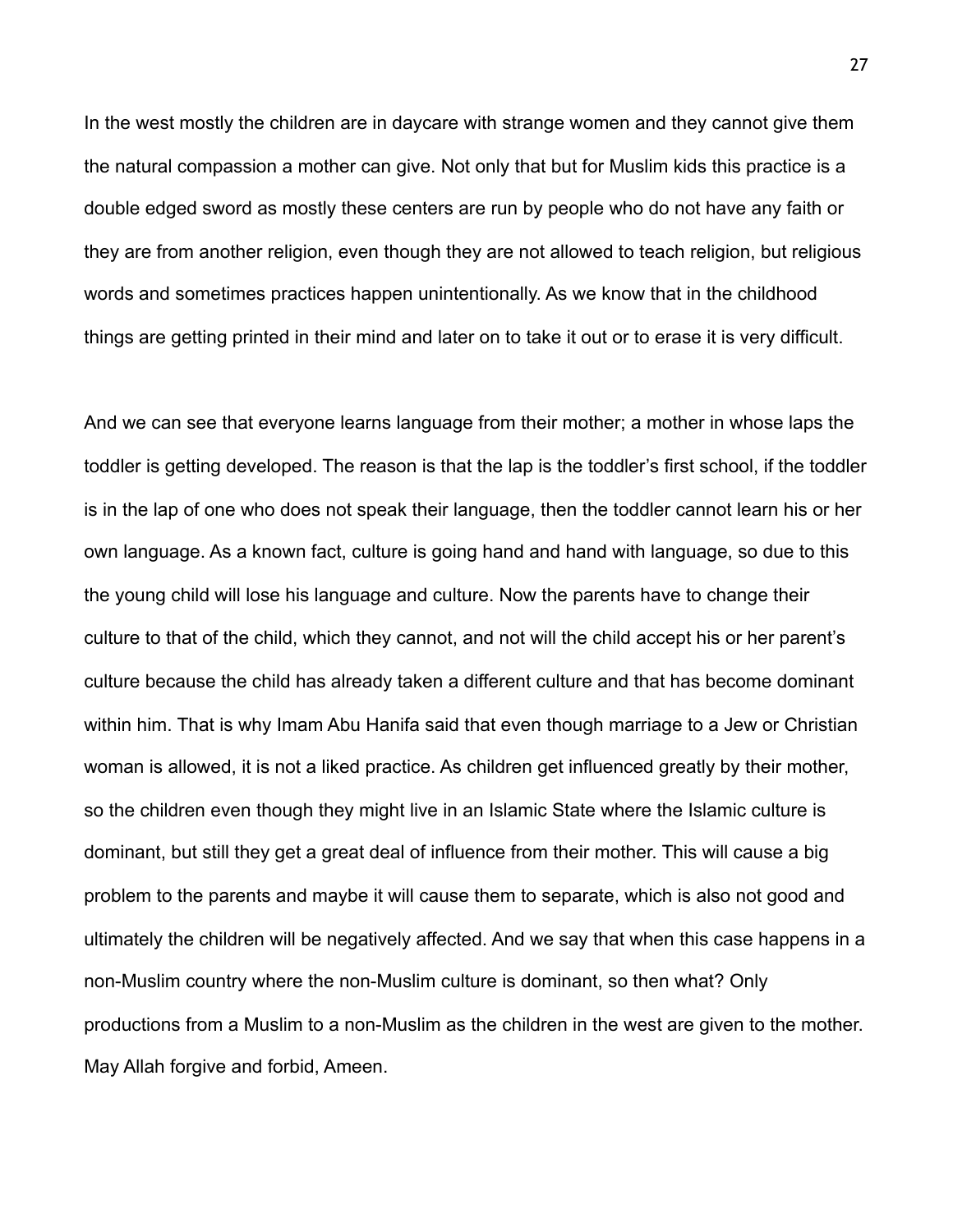The reality is that we do things first without thinking of the consequences and later on we suffer for it, which is too late. Our actions must be sensible and not emotional. We as Muslims should not be so optimistic or pessimistic as Iman is between both of these.

To us the best base and start for a Muslim is to know himself as a slave and servant of Allah and to know that Allah is his Lord. This will bring him out of evil desires, whims, lusts, ego, and pride. As in the western world it is a big problem of everything being about I, me, my, etc. In order to fulfill these desires one has to work like crazy, not caring of lawful and unlawful, and to give priority to dollars and property rather than anything else. Due to this they lose their children, and sometimes they even lose themselves. Their lives become aimless and without aim one cannot live. He then moves like a picture on the screen, like a dead moving entity. So the basic thing is to put things in priority and sequence, otherwise we will suffer here and we will suffer more in the hereafter, as the Prophet (sas) said, **"That on that day the Angels will be taking a person towards the fire, Allah will order them to stop and will ask them that this one had a lot of good deeds, so why are you taking him to the fire? They will answer that his children have eaten (destroyed) all his good deeds."** This means that he could not and did not make them to become proper Muslims and human beings. So that persons debit is more than his credit and he became a defaulter and bankrupt person in this regard.

We do provide our children with nourishment, physical and materials things, giving them gifts on different occasions. The Prophet (sas) said, **"The best gift of a father to his child is a**